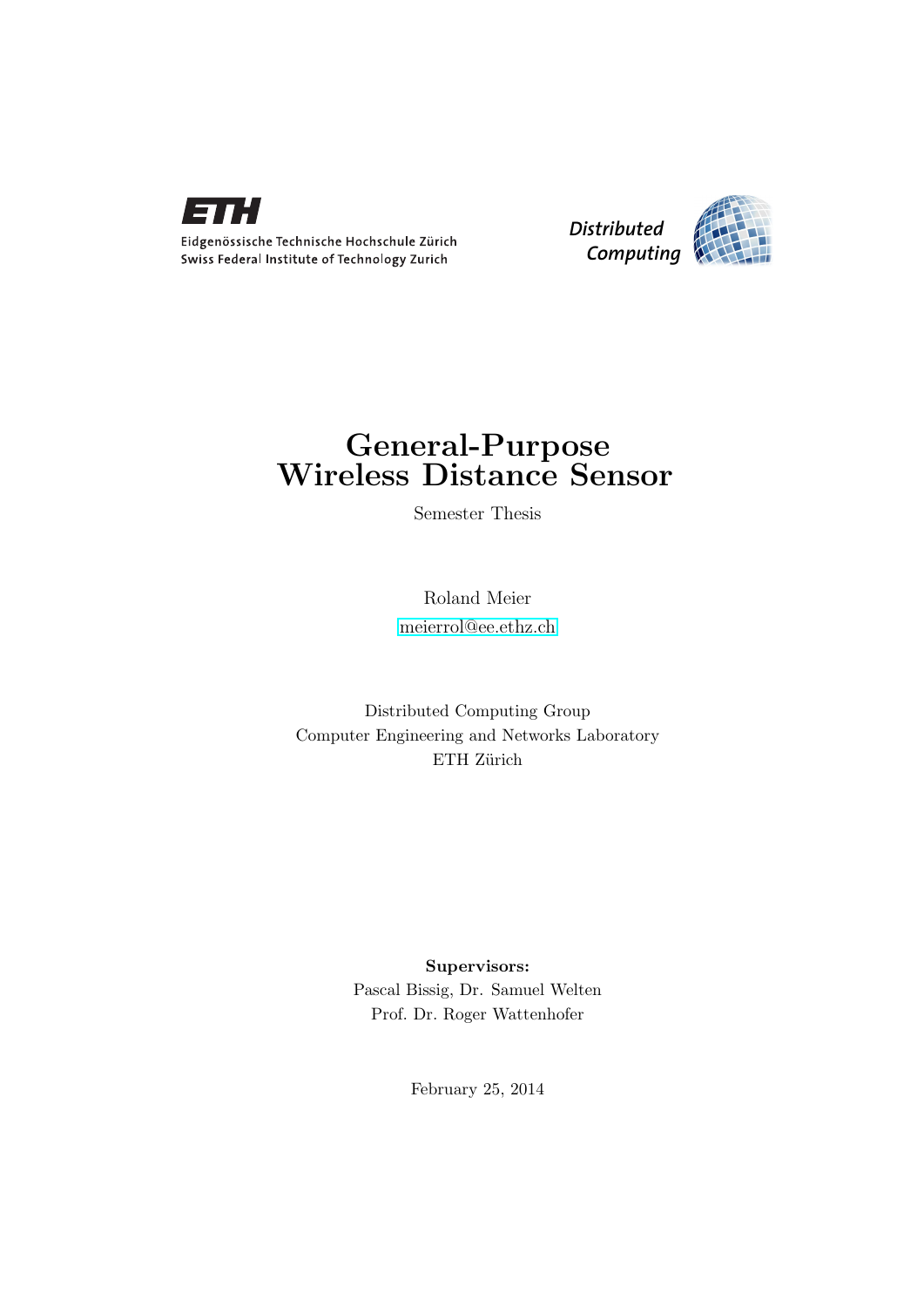### Abstract

<span id="page-1-0"></span>Thanks to the availability of different wireless communication techniques, external devices can extend today's smartphones. Such an external device can be any kind of a sensor, for example.

This thesis describes a general-purpose wireless distance sensor, which connects to a smartphone or any other device equipped with Bluetooth technology. Further, an Android application which handles the measurements from multiple sensors and visualizes them is developed.

Several use-cases for this sensor are described. One example is to use a couple of sensors as a parking assistant in a home vehicle hall. The sensor devices as well as the smartphone application are developed mainly with this use-case in mind.

The thesis describes the trade-off between energy consumption and latency and shows how a practical solution can be reached.

The sensor devices are evaluated with respect to energy consumption, interference between multiple sensors, disturbances as well as the connection establishment time.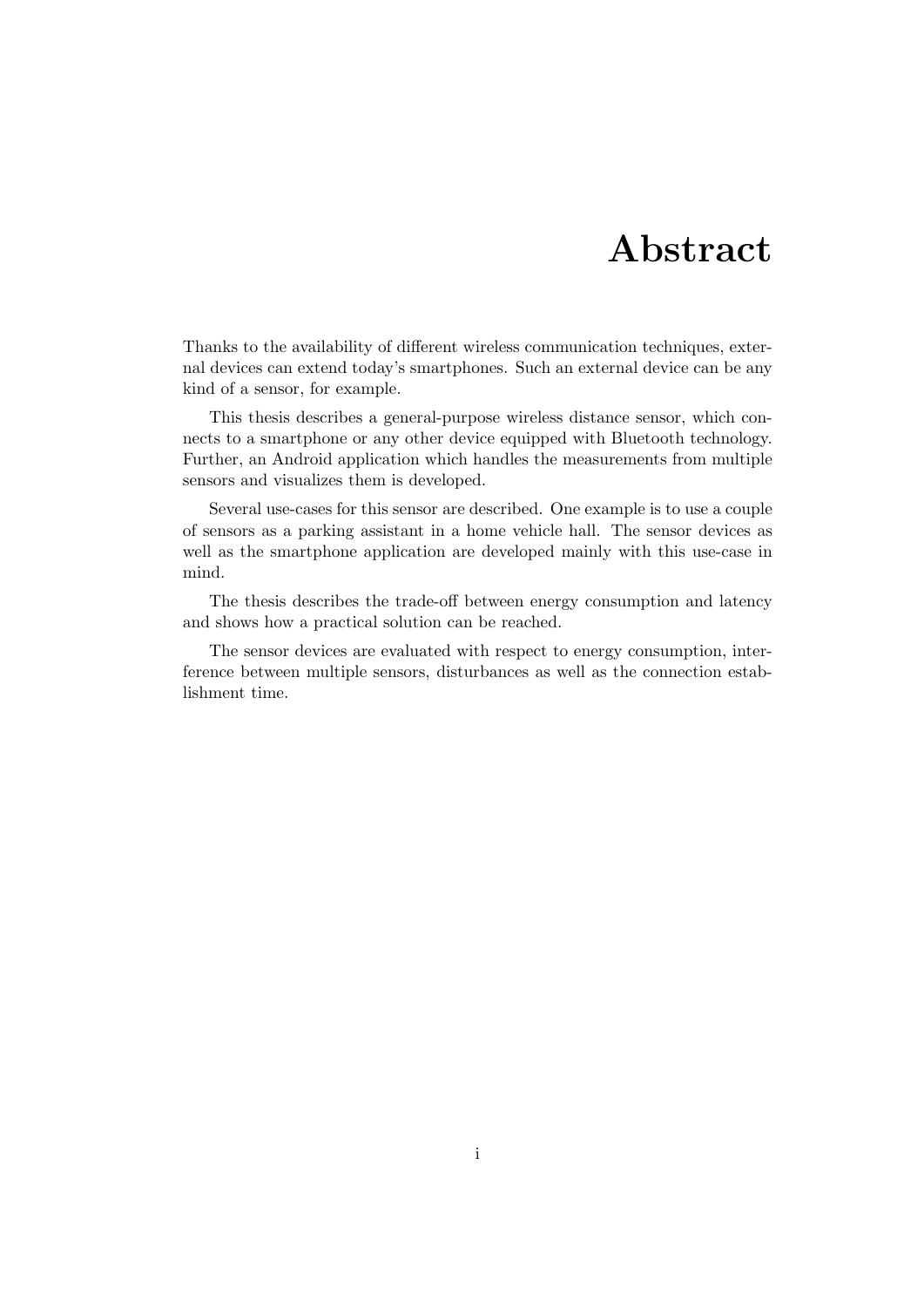# **Contents**

| Abstract |     |                |                                                                     |                  |  |  |  |  |
|----------|-----|----------------|---------------------------------------------------------------------|------------------|--|--|--|--|
| 1        |     | Introduction   |                                                                     | 1                |  |  |  |  |
|          | 1.1 | Use-Cases      |                                                                     | $\mathbf{1}$     |  |  |  |  |
|          |     | 1.1.1          |                                                                     | $\mathbf{1}$     |  |  |  |  |
|          |     | 1.1.2          |                                                                     | $\mathbf{1}$     |  |  |  |  |
|          |     | 1.1.3          |                                                                     | $\overline{2}$   |  |  |  |  |
|          |     | 1.1.4          | Surveillance                                                        | 3                |  |  |  |  |
|          |     | 1.1.5          |                                                                     | 3                |  |  |  |  |
|          |     | 1.1.6          |                                                                     | 3                |  |  |  |  |
|          | 1.2 |                |                                                                     | $\overline{4}$   |  |  |  |  |
|          | 1.3 |                | Goals and Contributions                                             | $\overline{4}$   |  |  |  |  |
| $\bf{2}$ |     | Implementation |                                                                     |                  |  |  |  |  |
|          | 2.1 |                |                                                                     | 6                |  |  |  |  |
|          |     | 2.1.1          | Ultrasonic Distance Sensor                                          | $\boldsymbol{6}$ |  |  |  |  |
|          |     | 2.1.2          |                                                                     | $\overline{7}$   |  |  |  |  |
|          |     | 2.1.3          | Arduino Microcontroller                                             | 8                |  |  |  |  |
|          |     | 2.1.4          |                                                                     | 8                |  |  |  |  |
|          | 2.2 |                | 9                                                                   |                  |  |  |  |  |
|          |     | 2.2.1          | Encoding Data for Bluetooth Transmission                            | 11               |  |  |  |  |
|          |     | 2.2.2          | Saving Energy Through Sleeping $\ldots \ldots \ldots \ldots \ldots$ | 11               |  |  |  |  |
|          | 2.3 |                |                                                                     | 13               |  |  |  |  |
|          |     | 2.3.1          |                                                                     | 13               |  |  |  |  |
|          |     | 2.3.2          | Bluetooth Connections to Sensors                                    | 13               |  |  |  |  |
|          |     | 2.3.3          | Handling Received Sensor Data                                       | 14               |  |  |  |  |
|          |     | 2.3.4          | Visualize Sensor Measurements                                       | 15               |  |  |  |  |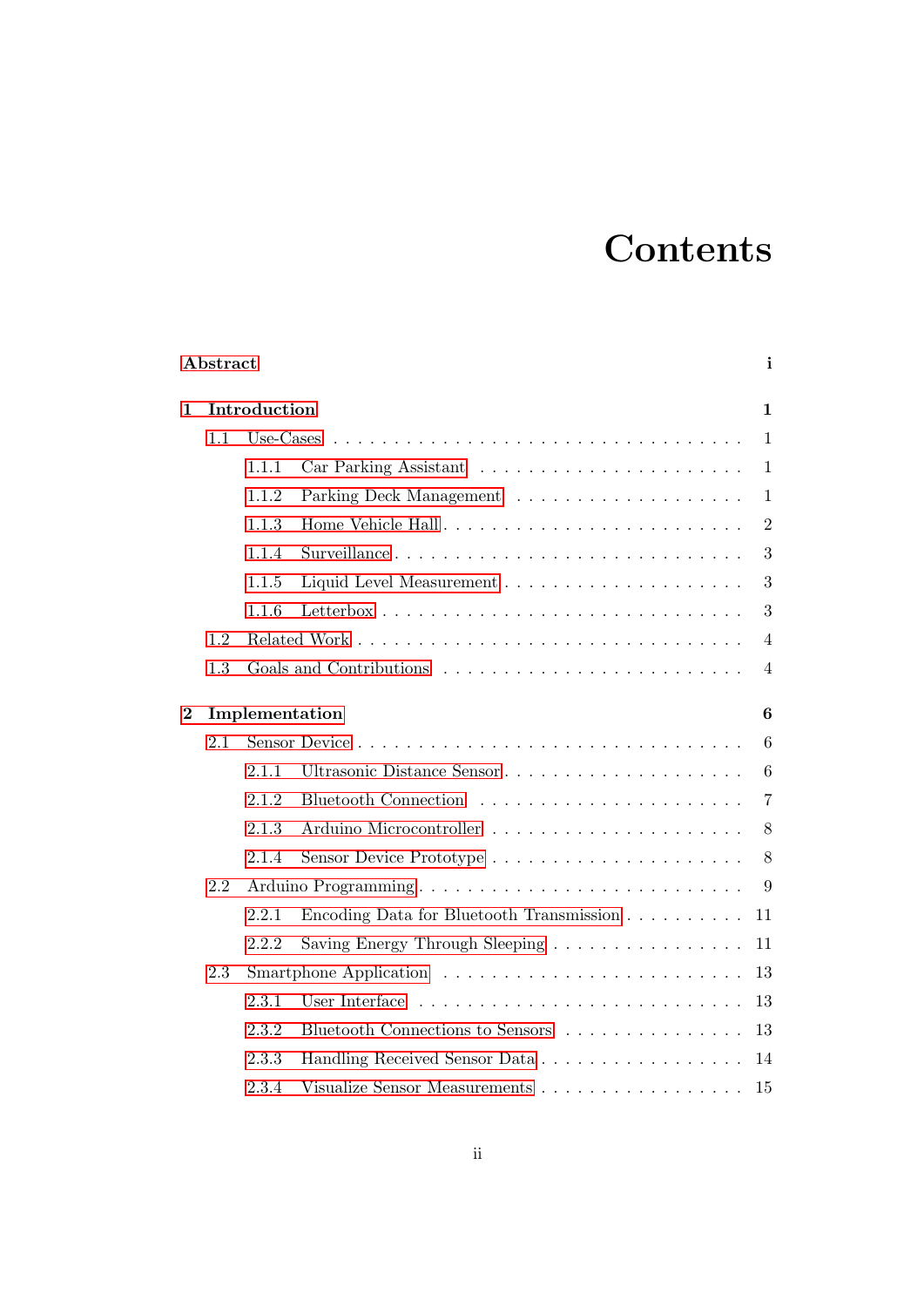#### Contents iii

| 3              | Evaluation                    |                                                    |   |
|----------------|-------------------------------|----------------------------------------------------|---|
|                | 3.1                           | Performance in Presence of Multiple Sensors 16     |   |
|                | 3.2                           |                                                    |   |
|                | 3.3                           | Energy Consumption and Battery Lifetime 17         |   |
|                | 3.4                           |                                                    |   |
| $\overline{4}$ | <b>Discussion</b>             |                                                    |   |
|                |                               | 4.1 Performance in Presence of Multiple Sensors 21 |   |
|                | 4.2                           |                                                    |   |
|                | 4.3                           | Energy Consumption and Battery Lifetime 22         |   |
|                | 4.4                           |                                                    |   |
| 5.             | <b>Conclusion and Outlook</b> |                                                    |   |
|                |                               |                                                    |   |
|                |                               | <b>Bibliography</b>                                | T |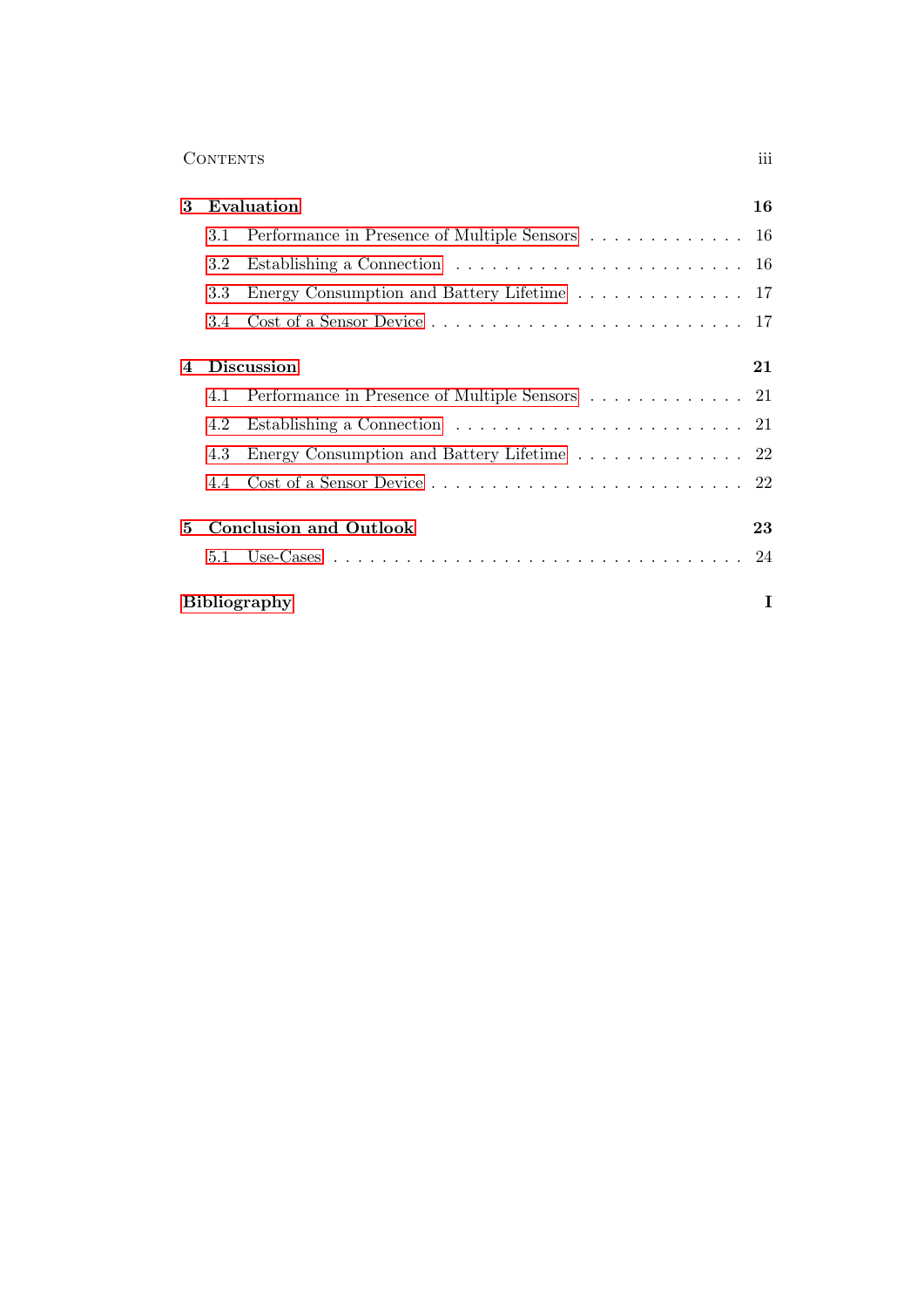### CHAPTER<sub>1</sub> Introduction

<span id="page-4-0"></span>Today's smartphones are equipped with many sensors. As for example, sensors for temperature, gravity, magnetic field and light [\[1\]](#page-29-1). However, in addition to using the built-in sensors, it is possible to extend a smartphone with external sensors, which can be connected via Bluetooth for example.

The use-cases described in the following section motivate the development of general-purpose wireless distance sensors and a corresponding smartphone application.

#### <span id="page-4-1"></span>1.1 Use-Cases

#### <span id="page-4-2"></span>1.1.1 Car Parking Assistant

Modern cars are more and more characterized by their electronic assistants. Regarding the parking procedure, there are systems to help parking or even to park the car autonomously. All these systems have at least one thing in common: they are built into new cars and they are not designed to be integrated in an older car (except some third party systems which are difficult to integrate). The opposite is true for the distance sensor developed in this thesis: it can easily be mounted to every car (for example by using a magnet) and does not need any wired connections or power supply as it has an integrated battery. The data are sent to the driver's smartphone and displayed in a flexible and extensible application. Consider Figure [1.1](#page-5-1) for an example how three distance sensors could be positioned on a car.

#### <span id="page-4-3"></span>1.1.2 Parking Deck Management

Some parking deck operators have already implemented a system where a small signal light over each parking area indicates whether the place is occupied (described for example in [\[2\]](#page-29-2)). This signal helps arriving drivers to find a free place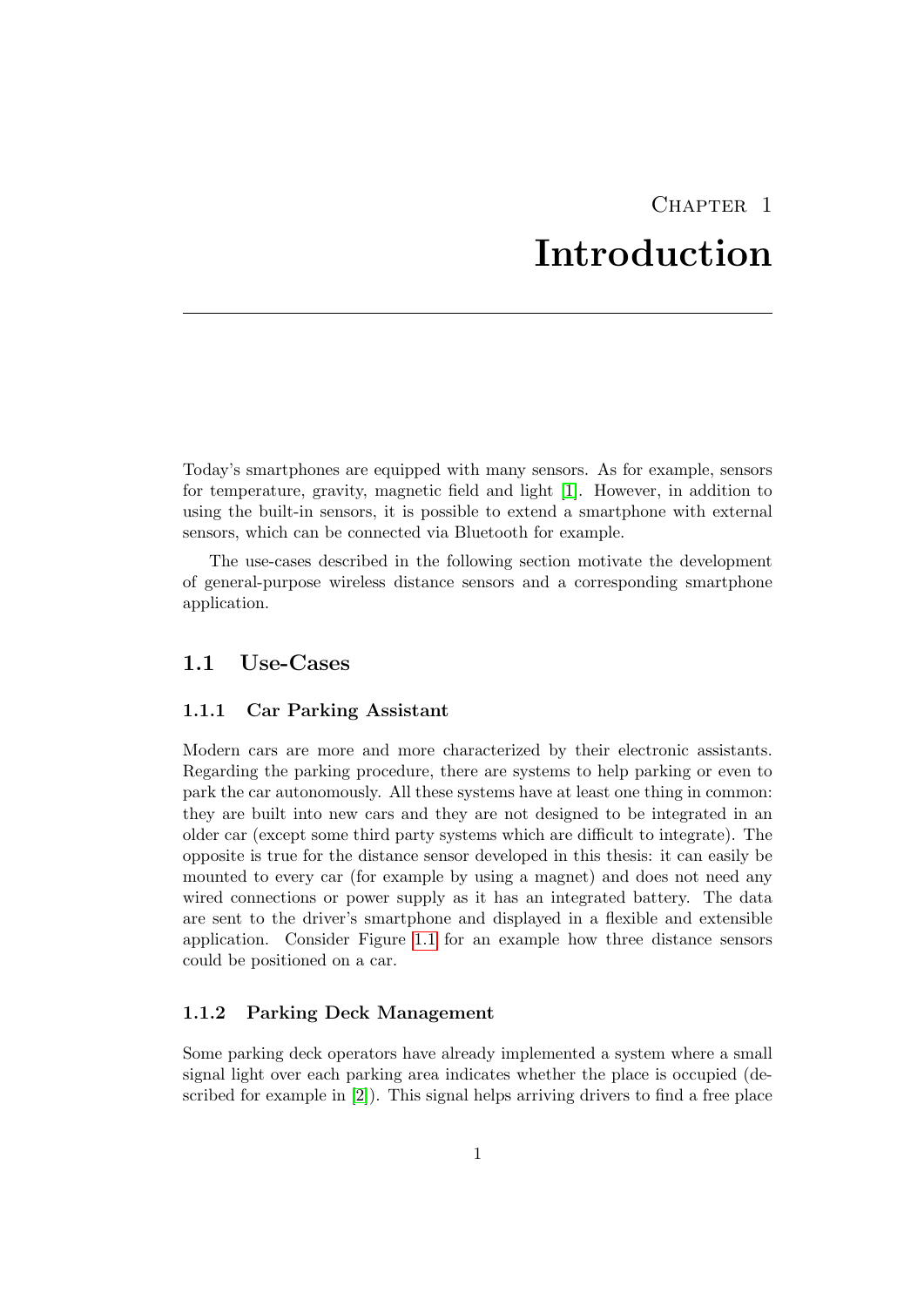#### 1. INTRODUCTION 2



<span id="page-5-1"></span>Figure 1.1: Distance sensors mounted on a car



Figure 1.2: Distance sensors mounted in a parking deck

<span id="page-5-2"></span>by looking for a green light on the ceiling. Using the distance sensor developed in this thesis would allow the following extension. A distance sensor is mounted on the wall behind each parking area (as depicted in Figure [1.2\)](#page-5-2). As soon as a car drives into this parking area, the sensor connects to the driver's smartphone and informs the driver about the current interspace to the wall.

#### <span id="page-5-0"></span>1.1.3 Home Vehicle Hall

Similar to the scenario in the parking deck, sensors can also assist in a private vehicle hall. Since the application is designed to handle data from multiple sensors, it is also possible to mount for example a sensor on each wall of the vehicle hall (Figure [1.3\)](#page-5-3) in order to provide more information to the driver.



<span id="page-5-3"></span>Figure 1.3: Distance sensors mounted in a home vehicle hall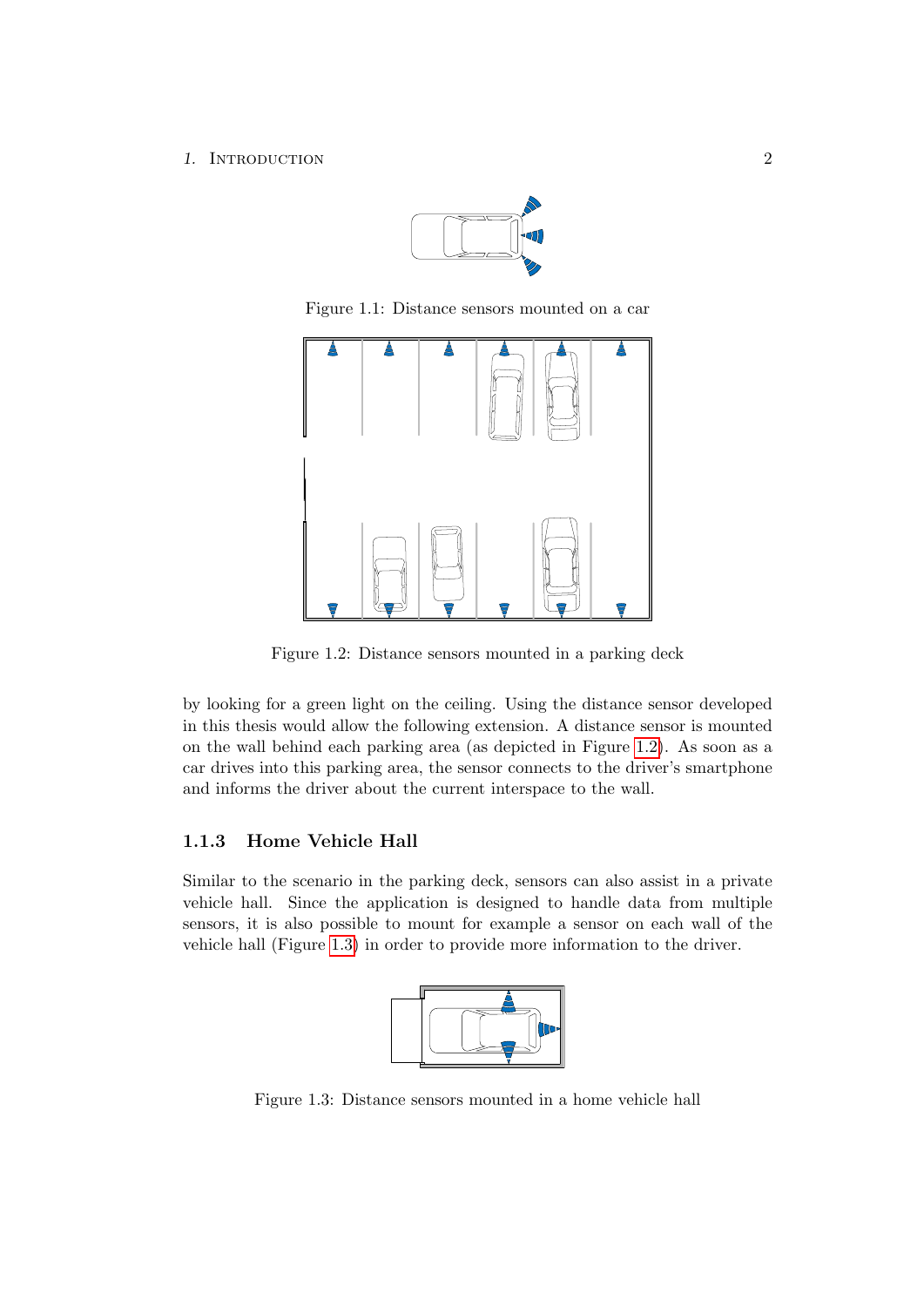1. INTRODUCTION 3



Figure 1.4: Distance sensors mounted in an appartment

<span id="page-6-3"></span>

<span id="page-6-4"></span>Figure 1.5: Distance sensor mounted in a tank

#### <span id="page-6-0"></span>1.1.4 Surveillance

Distance measurements can be used for various surveillance tasks, too. A change in the measured distance can for example mean that

- Somebody is inside a room
- A door was opened
- An object was moved (for example, the car in the vehicle hall or an object in an exhibition)

Figure [1.4](#page-6-3) shows an example of how two distance sensors can be used to monitor a room.

#### <span id="page-6-1"></span>1.1.5 Liquid Level Measurement

Measuring the liquid level can be achieved by placing a distance sensor on the upper end of a tank, for example (see Figure [1.5\)](#page-6-4). This could be used in buildings heated by fuel oil. The sensor could then send an alert to a smartphone as soon as the oil level is below a predefined value.

#### <span id="page-6-2"></span>1.1.6 Letterbox

In a similar way as measuring liquid level, one could also measure the height inside a letterbox. A reduction of the measured height does then indicate that something was delivered into the letterbox. This way, the inhabitant does not need to go to the letterbox but can check from inside the apartment whether he or she received a packet.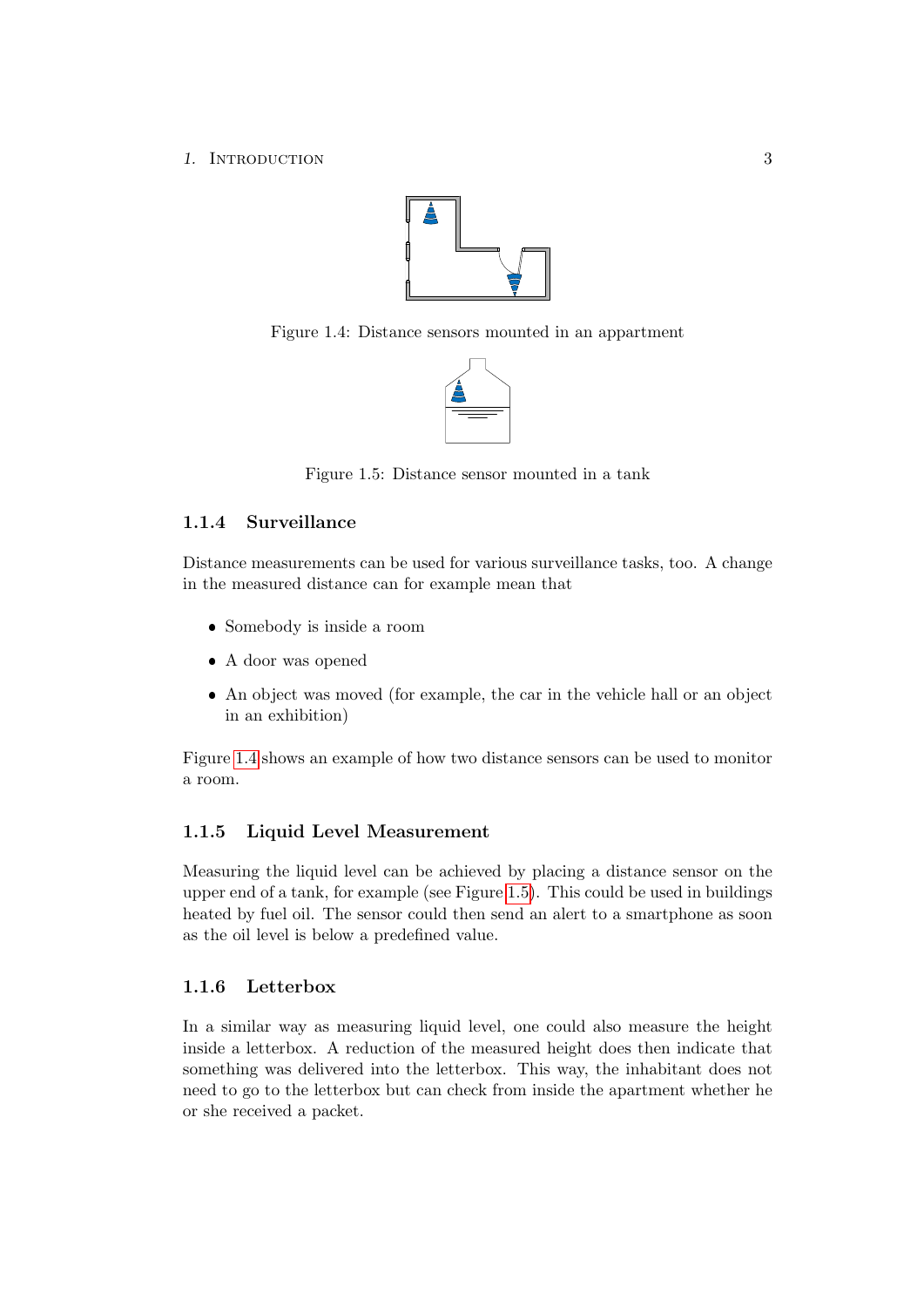#### <span id="page-7-0"></span>1.2 Related Work

Numerous ultrasonic-based parking assistant systems already exist. They can be classified in systems that are mounted on the car (such as [\[3\]](#page-29-3) (displays data on an external display) and [\[4\]](#page-29-4) (displays data on built-in radio and navigationdisplay), both powered by the car battery) and systems that are mounted in the garage (such as [\[5\]](#page-29-5) and [\[6\]](#page-29-6), which are both powered by battery and visualizing the measurements through a signal light mounted on the wall of the vehicle hall. Both can handle only one sensor.). There are also already described projects using an Arduino to realize a garage parking assistant [\[7\]](#page-29-7). However, to the author's best knowledge, there is no publicly described project of a parking assistant that uses a smartphone to visualize distance measurements.

The same holds for the other described use-cases: there are existing solutions, but they are not (only) consisting of sensors and a smartphone.

The sensor devices and the application described in this report are designed such that they can be used in different situations such as the previously described use-cases and others.

#### <span id="page-7-1"></span>1.3 Goals and Contributions

The goal of this semester thesis is to build general-purpose wireless distance sensors. Furthermore, an Android application to display data from multiple sensors in an attractive way is developed.

The distance sensors are designed to be used in use-cases such as the ones described in Section [1.1.](#page-4-1) This requires that they are

- small (such that they can be mounted on a car, for example)
- battery-powered (the need for an external power supply would dramatically reduce the flexibility)
- easy to handle (knowing how to pair a Bluetooth device with a smartphone should be enough to use the sensors).

The fact that the sensor devices are battery-powered further requires special attention on the energy consumption in order to run as long as possible without needing to recharge the battery. Regardless of the hardware components used, the mode of operation will also influence the energy consumption of a sensor device. For example, instead of taking distance measurements continuously, the sensor device can take measurements only once in a certain time interval. But while reducing the energy consumption, this would increase the latency of the sensor devices. Therefore, a reasonable trade-off must be found.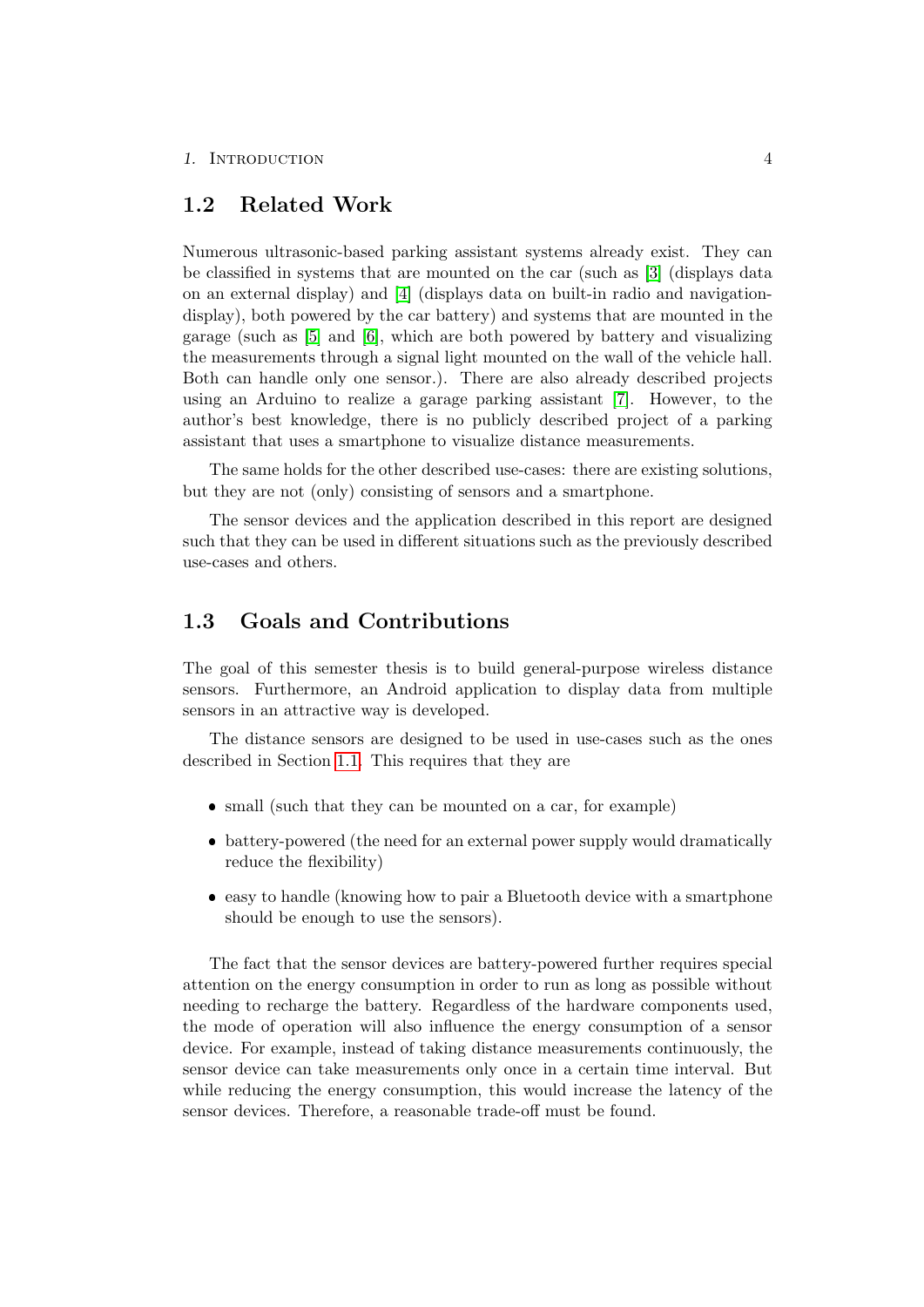#### 1. INTRODUCTION 5

This report describes the implementation of the sensor devices using commercial off-the-shelf hardware components as well as the implementation of the smartphone application. Furthermore, the implemented components are evaluated with respect to performance aspects (such as their susceptibility to interferences with other ultrasonic sensors), energy consumption and cost. The report is finalized by the conclusion which describes the applicability of the implemented hard- and software to the use-cases described in Section [1.1.](#page-4-1)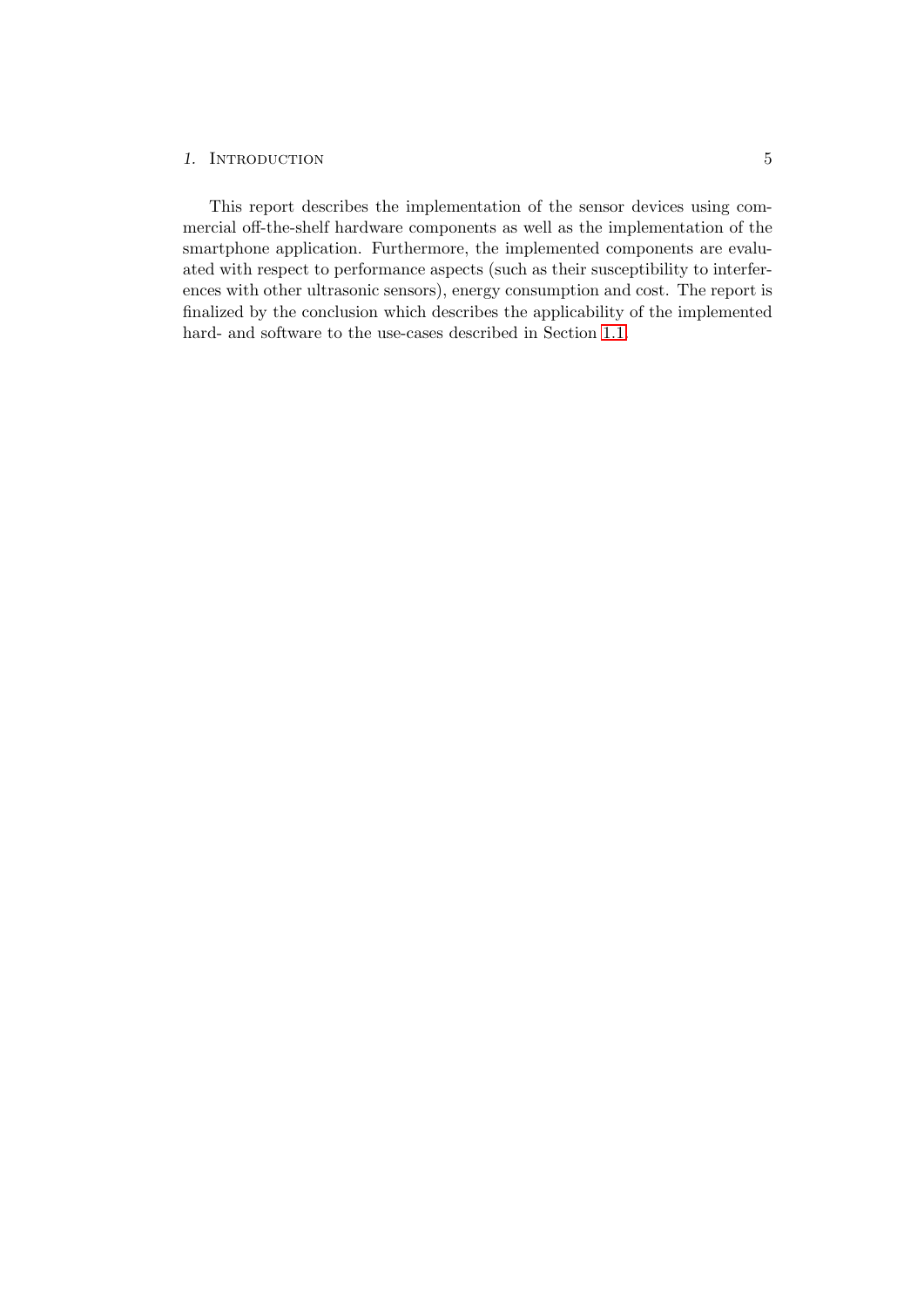### $CHAPTER$  2

### Implementation

#### <span id="page-9-1"></span><span id="page-9-0"></span>2.1 Sensor Device

The sensor device's task is to perform distance measurements and send the data via Bluetooth to a smartphone. This must be done in an energy-efficient way since a battery powers the device. The main components of each sensor device are

- Ultrasonic distance sensor. A commercial off-the-shelf (COTS) sensor is used which performs the measurements and provides the results through different interfaces.
- Bluetooth module. The used module acts as a Bluetooth slave device and provides a serial interface to the microcontroller.
- Microcontroller. For the sake of flexibility, an Arduino board is used.

The following subsections will describe the different components and their interplay in more detail.

#### <span id="page-9-2"></span>2.1.1 Ultrasonic Distance Sensor

To measure the distance between the sensor and the next object, an ultrasonic sensor uses sound waves at frequencies above 20'000 Hz, which is beyond the range of human hearing. The sensor measures the distance by emitting a sound wave and then listening until an echo of the sound wave arrives. The round trip time – the time between sending the sound wave and receiving the echo – can then be used to calculate the physical distance between the sensor and the targeted object [\[8\]](#page-29-8).

Compared to optical sensors, ultrasonic sensors have the advantages that they can also be used for translucent objects such as windows (see use-case in Section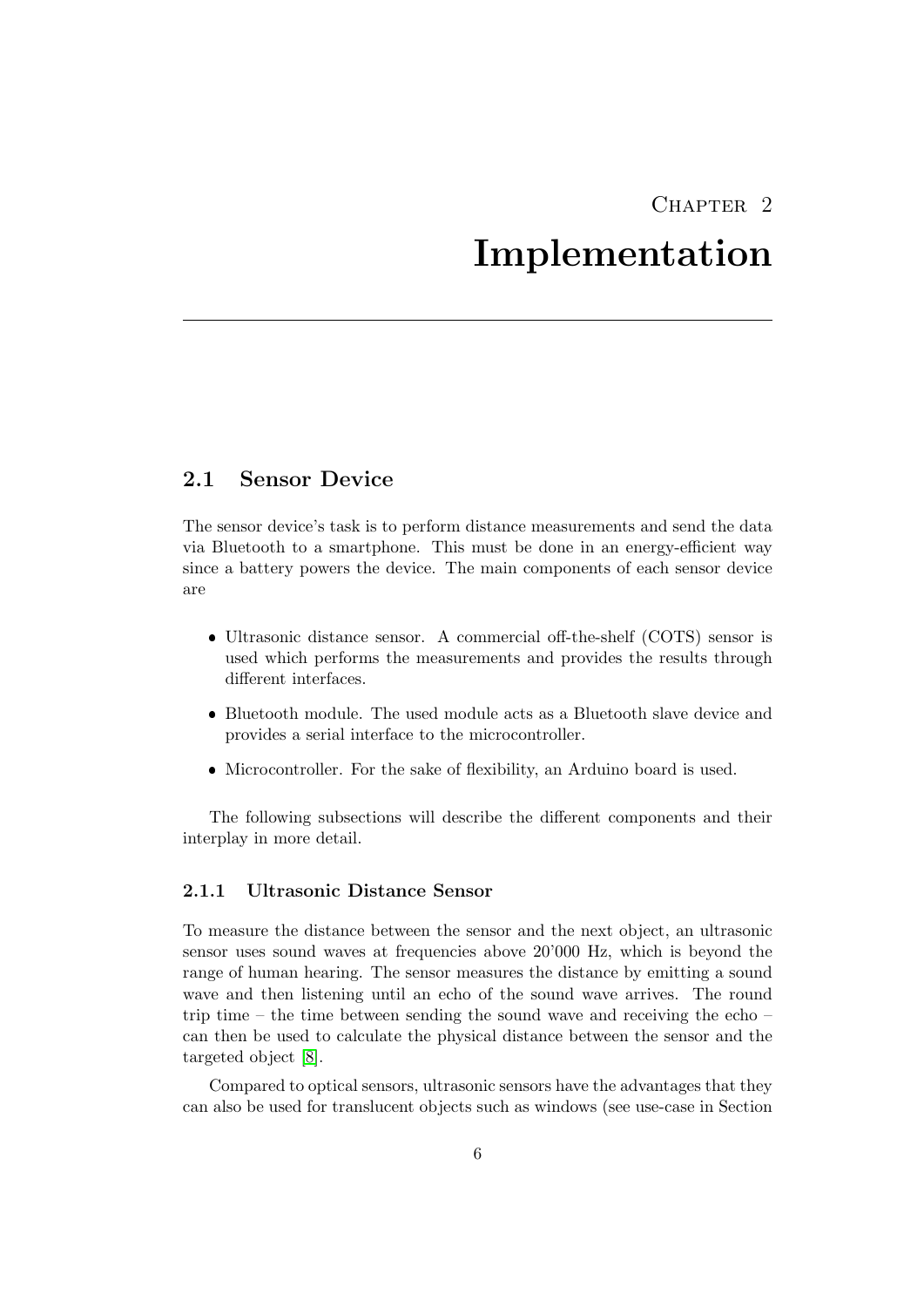

<span id="page-10-1"></span>Figure 2.1: XL-Maxsonar EZ3 beam pattern [\[9\]](#page-29-9)

[1.1.4\)](#page-6-0) and liquids (see use-case in Section [1.1.5\)](#page-6-1) and highly reflective or metallic  $\sigma$   $\sigma$   $\sigma$   $\sigma$  $\mathfrak{m}$   $\dots$ optical sensors, ultrasonic sensors are susceptible to temperature fluctuations or  $\frac{1}{\sqrt{2}}$ surfaces (such as a car, see use-cases in Section [1.1.3](#page-5-0) and [1.1.2\)](#page-4-3). However, unlike wind  $[8]$ .

**targets** in different targets in different sizes is depicted in Figure [2.1.](#page-10-1) The ultrasonic sensor used in this project is a "XL-Maxsonar EZ3" [\[9\]](#page-29-9) (see Figure [2.2\)](#page-12-1). It can measure distances from 20 cm up to 765 cm with a resolution  $\frac{1}{2}$  is the motion of the duration in  $\frac{1}{2}$  in  $\frac{1}{2}$  in  $\frac{1}{2}$  in  $\frac{1}{2}$  in  $\frac{1}{2}$  in  $\frac{1}{2}$  $\frac{1}{2}$ of 1 cm and provides access to the measurement data through different interfaces (RS-232, analog, pulse width). The sensor operates at 42 kHz and its supply voltage can be anywhere between 3.3 V and 5 V. The sensor's beam pattern for

#### <span id="page-10-0"></span>2.1.2 Bluetooth Connection

Regarding wireless communication techniques, most modern smartphones are equipped with cellular, Wi-Fi, Bluetooth and probably NFC. The choice to use Bluetooth for the communication between the smartphone and the sensors is based on the following facts:

Cellular connections are not feasible because they need a SIM and are too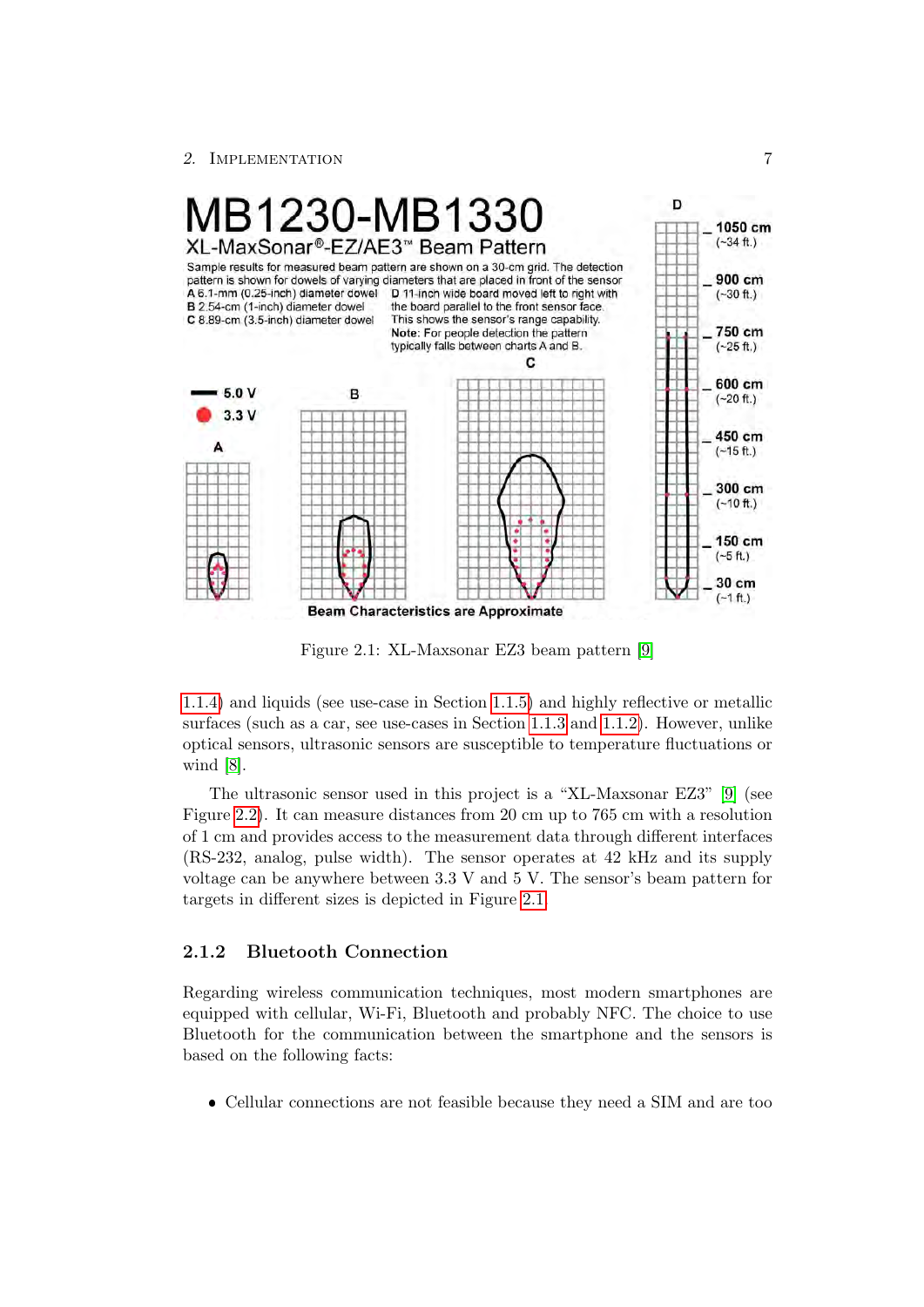complex to implement.

- Bluetooth is much less energy-consuming than Wi-Fi [\[11\]](#page-30-0)
- $\bullet$  The range of an NFC connection is only about 10 cm [\[12\]](#page-30-1), which is far too small for this application.

Bluetooth allows to easily transmit data from multiple devices (in this project: multiple sensors transmit data to one smartphone) over short distances. Before two Bluetooth-enabled devices can communicate, they need to be paired [\[13\]](#page-30-2).

The used Bluetooth module for this project is a "BT2S Bluetooth to Serial Slave" by Virtualbotix. It is a simple module which allows to transmit data via Bluetooth as if one would transmit it via a serial interface. It acts as a slave device, which means that the sensor device will not be able to initiate a connection but the smartphone must do it [\[14\]](#page-30-3).

#### <span id="page-11-0"></span>2.1.3 Arduino Microcontroller

To process the measurements from the ultrasonic sensor and send them to the Bluetooth module as well as to turn the sensor and the Bluetooth module on and off, a microcontroller is needed. Because of its flexible and easy-to-use design, the Arduino platform is used.

Arduino is a physical computing platform which is released under open-source licence and bases on a simple microcontroller board and a development environment [\[15\]](#page-30-4).

Numerous variants of Arduino boards exist, which differ in terms of size, CPU speed, interfaces, memory, power consumption and others [\[16\]](#page-30-5). For the purpose of a wireless distance sensor, the power consumption (because the sensor is battery-powered) and the size (the sensor device should be small) are important while other attributes like CPU speed and memory size are less relevant.

Based on the above mentioned criteria, the "Arduino Pro Mini" built by Sparkfun (see Figure [2.3\)](#page-12-2) is a suitable board for this project. It is equipped with an ATmega328 CPU running at 8 MHz, can be powered at any voltage between 3.3 V and 12 V and its size is only 18×33 mm [\[17\]](#page-30-6). Further, the number of analog  $(8)$  and digital  $(14)$  I/O pins [\[17\]](#page-30-6) will be more than sufficient to connect and control the ultrasonic sensor and the Bluetooth module.

#### <span id="page-11-1"></span>2.1.4 Sensor Device Prototype

The previously described components are put together to build a prototype of the wireless distance sensor. Besides these components, only two transistors and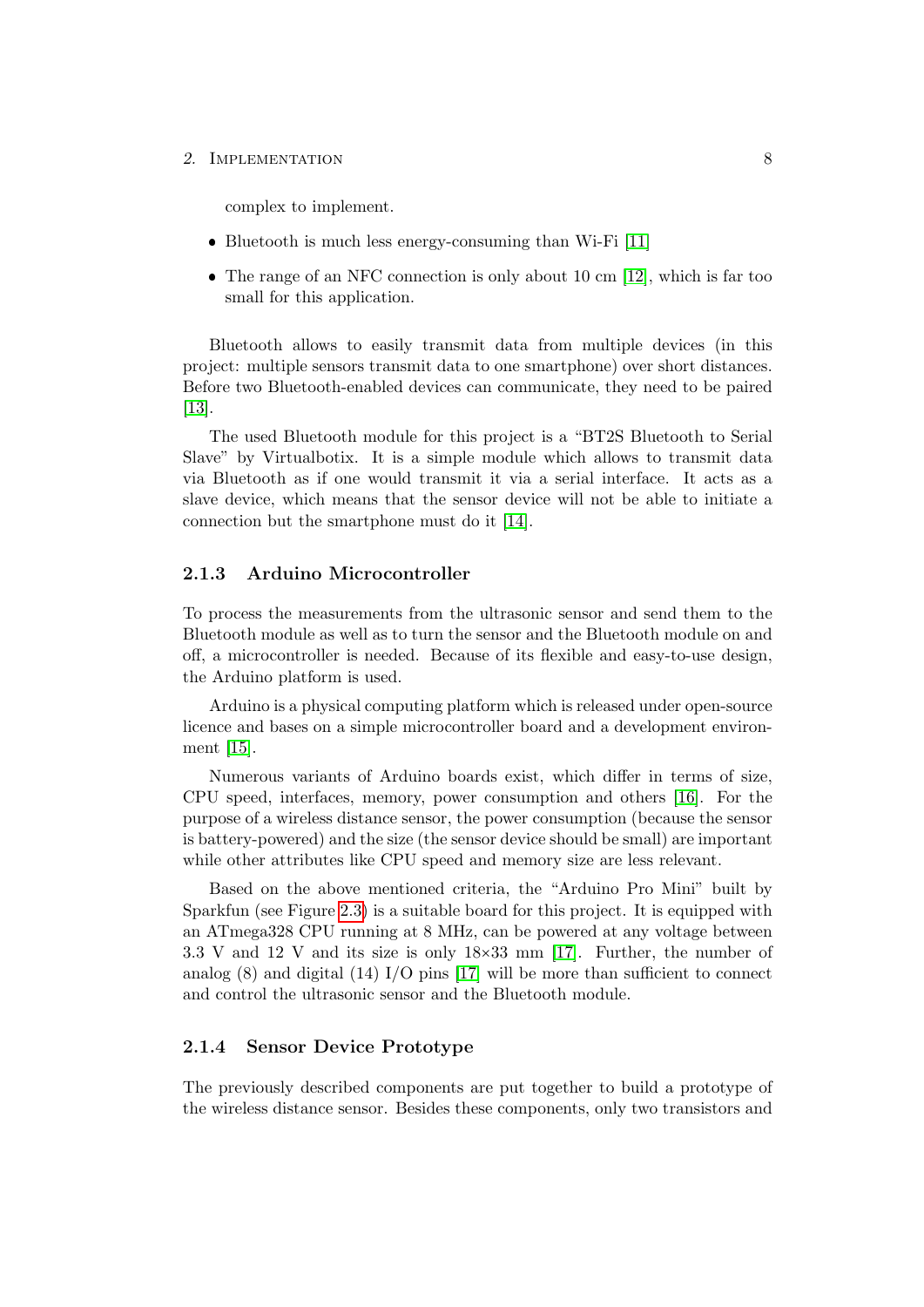

Figure 2.2: XL-Maxsonar EZ3 ultrasonic distance sensor [\[10\]](#page-29-10)

<span id="page-12-2"></span>

Figure 2.3: Arduino Pro Mini [\[17\]](#page-30-6)

<span id="page-12-1"></span>

<span id="page-12-3"></span>Figure 2.4: First prototype on a breadboard

two resistors are needed to turn the ultrasonic sensor and the Bluetooth module on and off. Being able to turn these components on and off is important to save energy. Figure [2.7](#page-13-0) depicts the connection scheme. The first prototype was built on a breadboard (Figure [2.4\)](#page-12-3), while the second prototype was created more compact and integrated into a small box (Figure [2.5](#page-13-1) and [2.6\)](#page-13-2).

### <span id="page-12-0"></span>2.2 Arduino Programming

The purpose of the Arduino microcontroller is to receive the measurement data from the ultrasonic sensor, forward them to the Bluetooth module as well as to turn on and off the sensor and the Bluetooth module depending on whether they are used. The software running on the Arduino can be described in a simple flow chart, which is shown in Figure [2.8.](#page-15-0) Described in words, the Arduino does the following: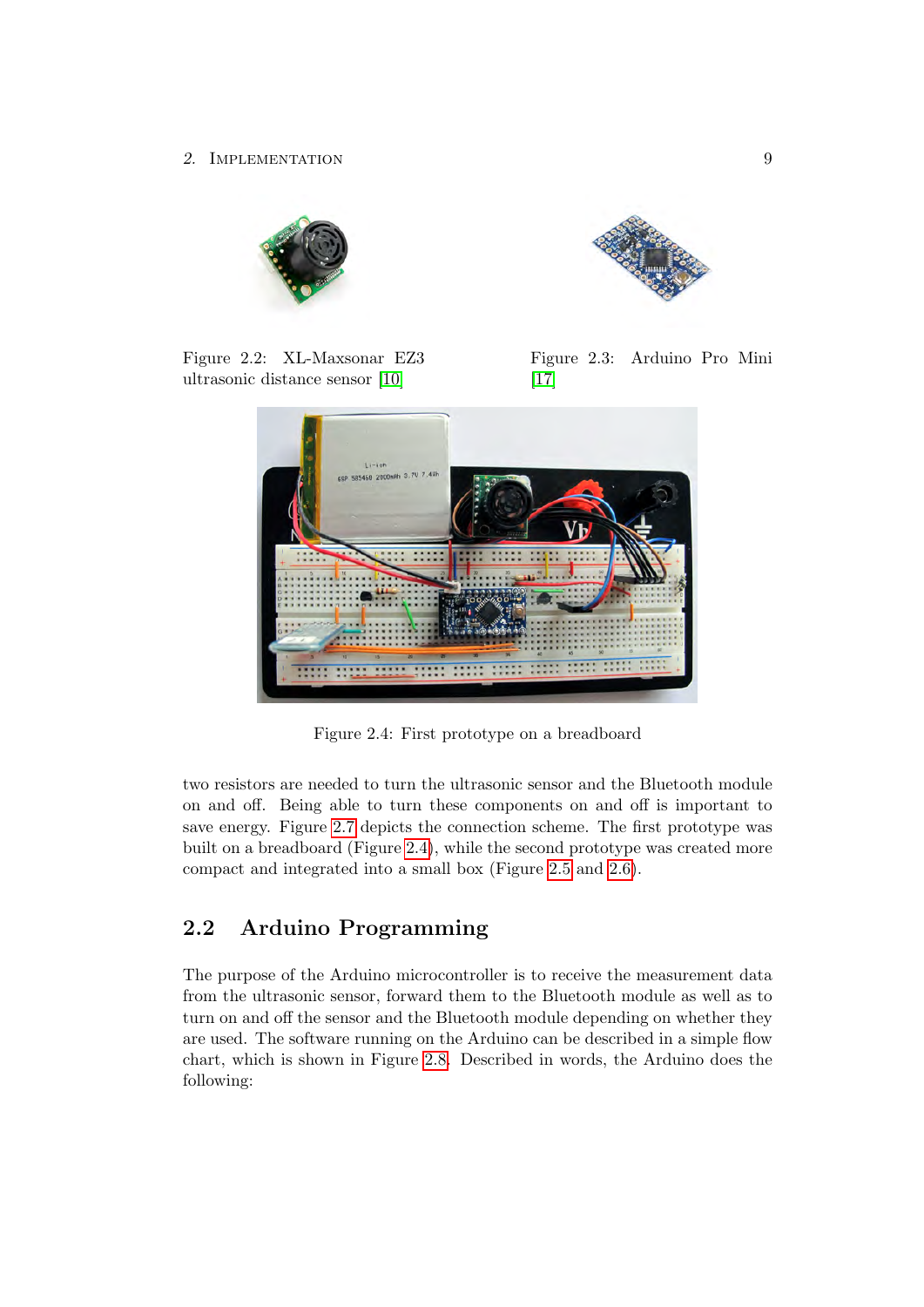

<span id="page-13-1"></span>

Figure 2.5: Second prototype electronics Figure 2.6: Second prototype in box

<span id="page-13-2"></span>



<span id="page-13-0"></span>Figure 2.7: Connection scheme of a sensor device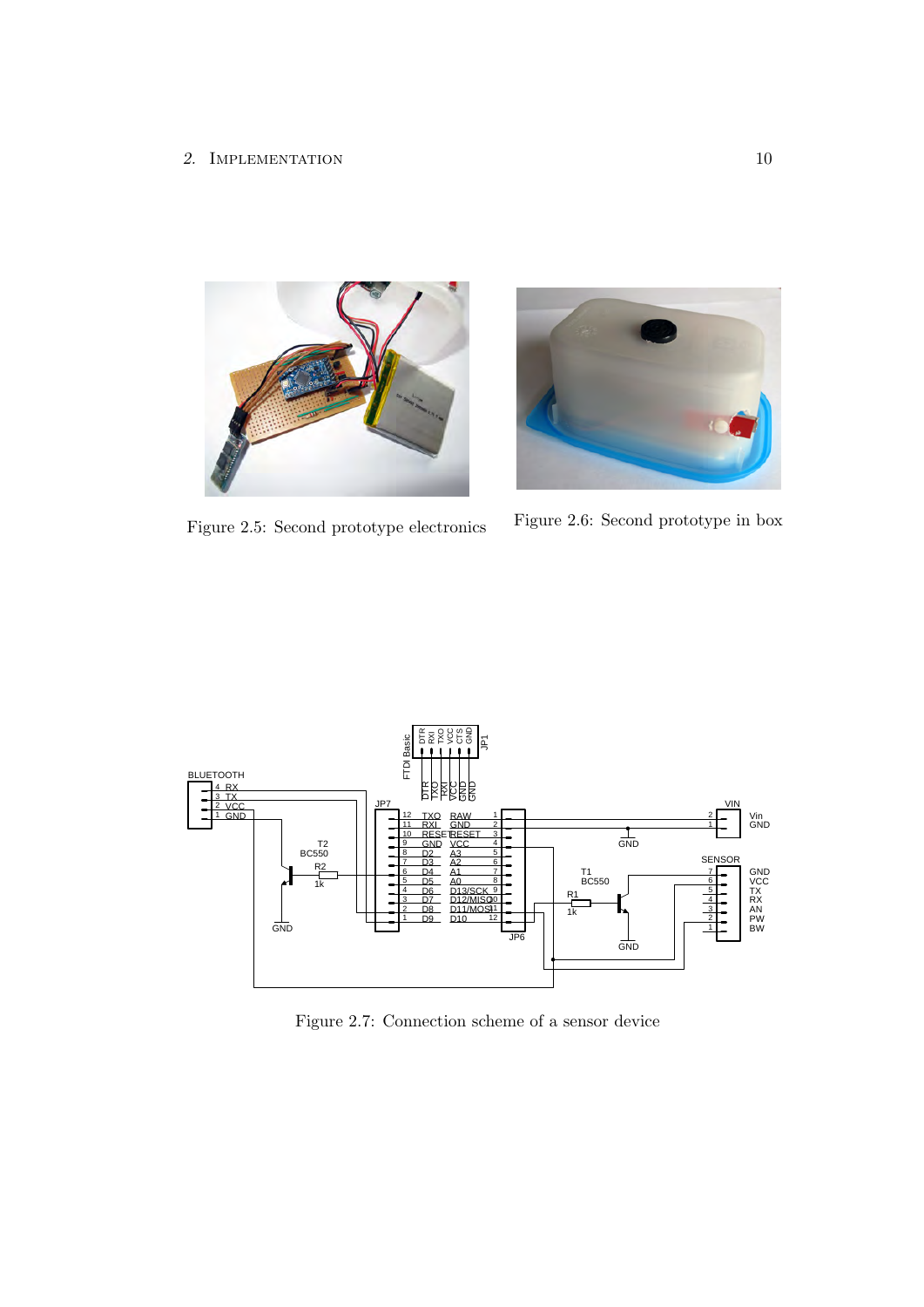- 1. After initializing, the distance sensor is powered on and performs a measurement.
- 2. If the measured distance differs by more than 50 cm from the measured distance in the previous cycle, turn on the Bluetooth module (if it is not already running).
- 3. If the difference is less than 50 cm, decrease a counter. When this counter reaches zero, the Bluetooth module is turned off. The resulting behaviour is that the sensor transmits C (the initial value of the counter) measurements after it recognized the last big difference (> 50 cm). For example, the big difference would occur when a car drives into the garage, followed by many small differences when the car manoeuvres to the right position.
- 4. Turn off the sensor.
- 5. Send the measured distance to the Bluetooth module.
- 6. Sleep for T seconds, then go to step 2.

Implementing the described behaviour is straightforward. However, two aspects are discussed in more detail: the encoding of the distance measurements and the sleep mode.

#### <span id="page-14-0"></span>2.2.1 Encoding Data for Bluetooth Transmission

Bluetooth transmission is done by using the "SoftwareSerial" library, which provides an easy way to read and write data from/to the serial interface where the Bluetooth module is connected.

To implement the desired behaviour of the distance sensor, only the write operation is needed. The measurement data are encoded as strings of the following format: {[key],[value]}. For the distance measurements, the key d is chosen. A possible message is therefore {d,123} which would report a measured distance of 123 cm. This encoding scheme allows to define additional message types with different keys, even though this is not necessary for the basic implementation of the distance sensor.

#### <span id="page-14-1"></span>2.2.2 Saving Energy Through Sleeping

Due to the fact that the sensor device is battery-powered, it must consume as little energy as possible. In each of the use-cases described in Section [1.1,](#page-4-1) the sensor device will not need to do anything most of the time. Only after something relevant happens (for example, a car gets near the sensor), the device needs to become active and transmit measurements. Therefore, for most of the time it is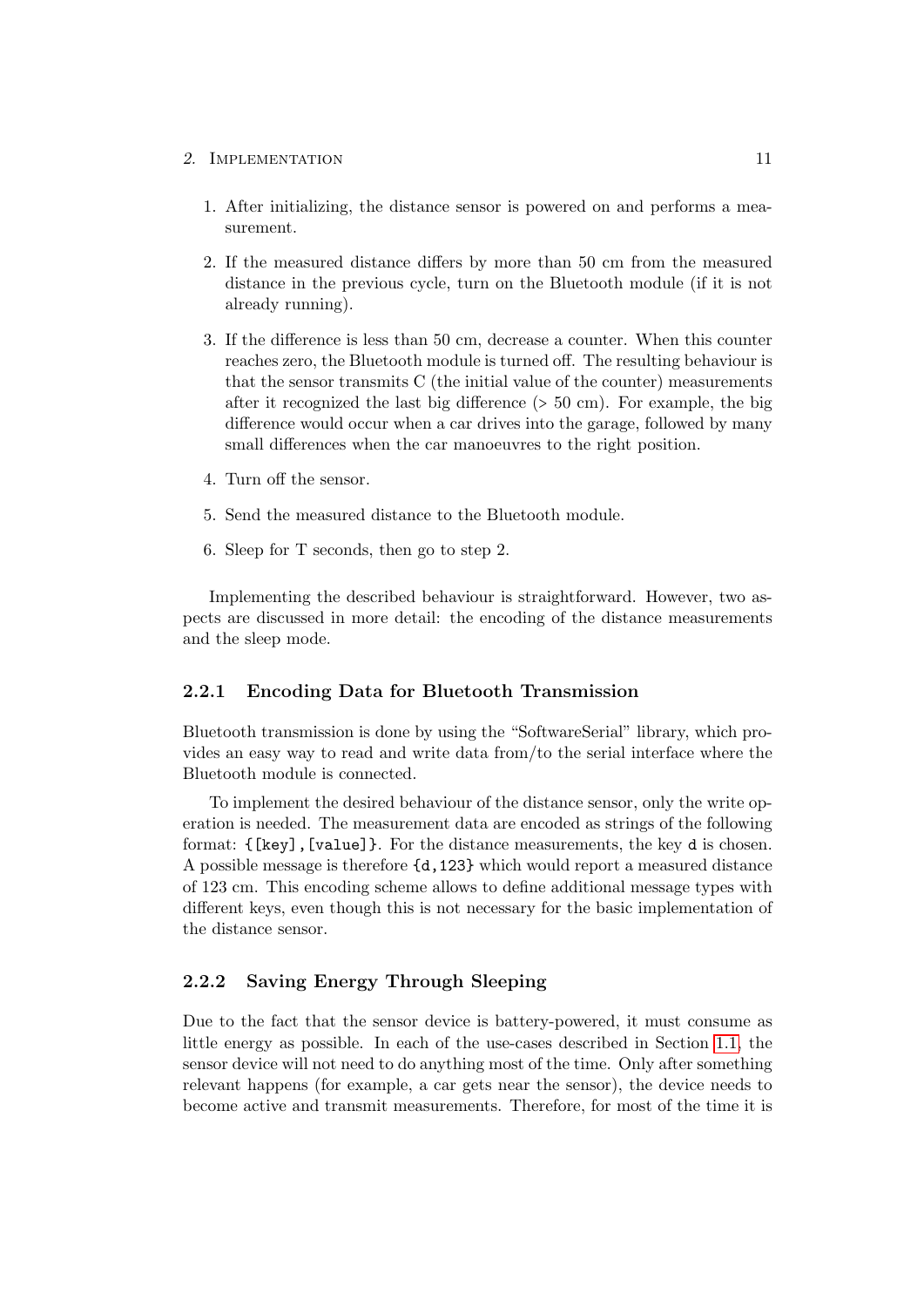

<span id="page-15-0"></span>Figure 2.8: Flow chart of the Arduino's behaviour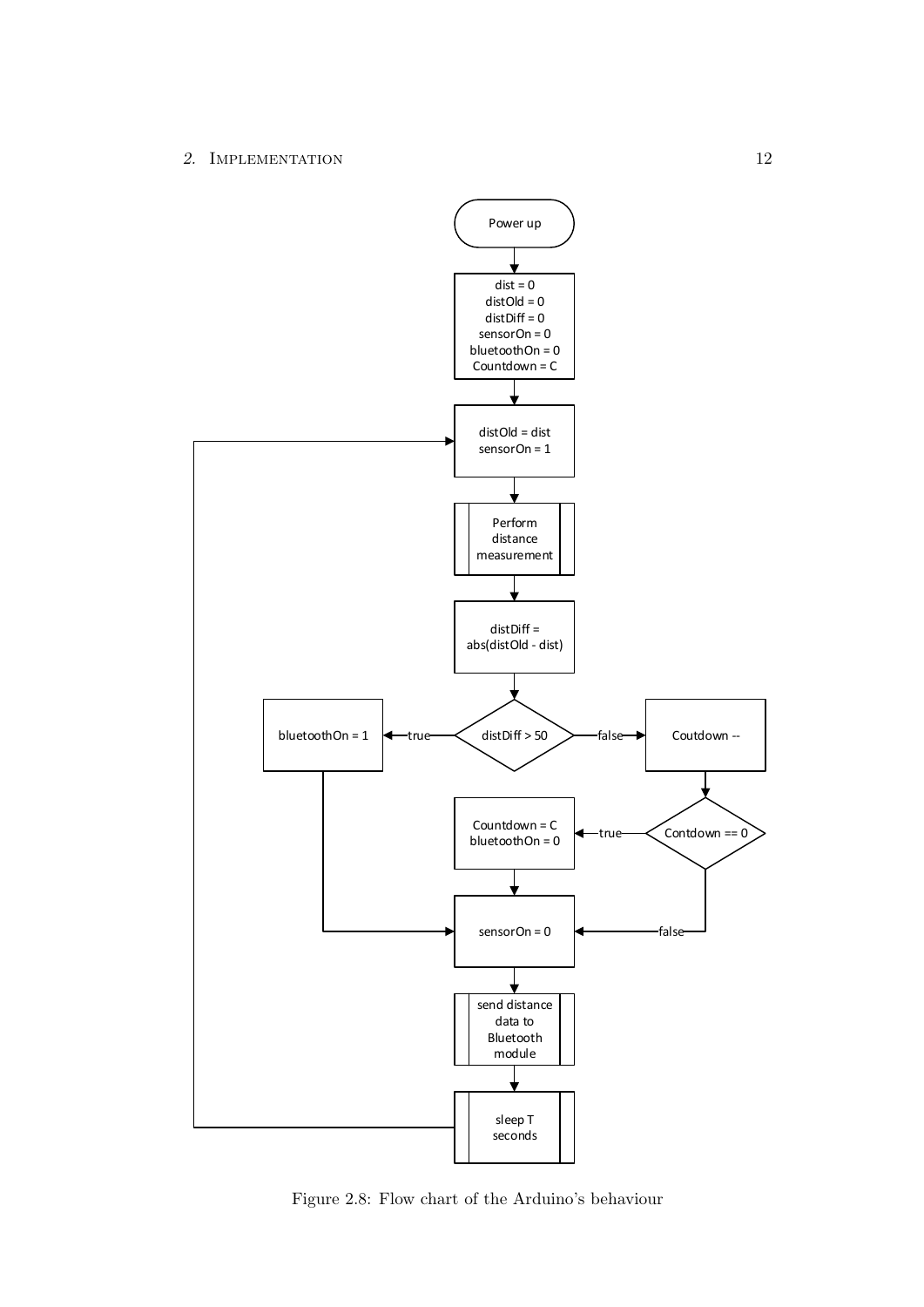sufficient if the sensor performs periodic measurements (in intervals of a couple of seconds for example) and only becomes active if it detects a relevant change. Becoming active in this context means that the Bluetooth module is turned on and the transmission of the measurements starts.

The ATmega328 processor, which is built in the used Arduino board, has six sleep modes [\[18\]](#page-30-7). Since there is no other source which could wake the Arduino, a watchdog timer is used. The sleep mode, which saves the most energy but still provides the possibility to wake up by a watchdog timer is the "Power-down" mode. That is why this mode is used in the sensor device.

#### <span id="page-16-0"></span>2.3 Smartphone Application

In summary, the smartphone application must provide the following functionality:

- Connect via Bluetooth to multiple distance sensors
- Visualize the received data in a customizable way

Because of its popularity and open design, Android is selected as target operating system for the application. In general, any device, which is capable of communicating through Bluetooth Serial Port Profile (SPP), can receive the sensor data.

#### <span id="page-16-1"></span>2.3.1 User Interface

The user interface is split into three tabs:

- Sensors-tab: displays the state (connected or not) of paired sensors and allows to manually connect to these sensors (see Figure [2.9\)](#page-17-1).
- Data-tab: shows a graphical representation of the received sensor data (see Figure [2.10\)](#page-17-2).
- Settings-tab: allows to change the position and orientation of the sensor gauges for the graphical representation (see Figure [2.11\)](#page-17-3).

#### <span id="page-16-2"></span>2.3.2 Bluetooth Connections to Sensors

Before a distance sensor can be used in the application, it needs to be paired with the smartphone. After this is done, the sensor is listed in the sensors-tab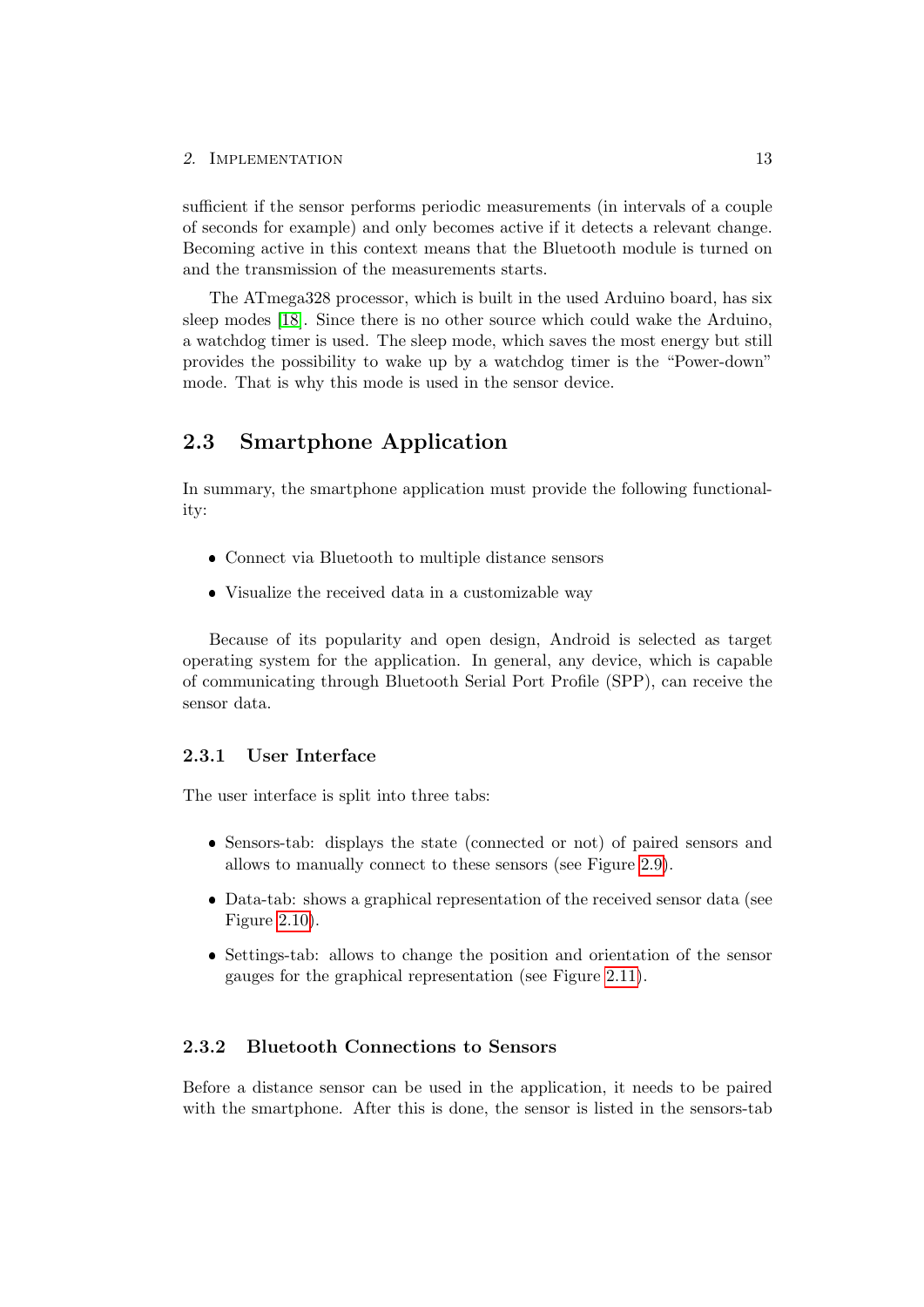

<span id="page-17-3"></span><span id="page-17-2"></span><span id="page-17-1"></span>

and is considered when the application searches for available sensors. Connecting to available sensors is done either manually, when the user clicks on the button (Figure [2.9\)](#page-17-1) or automatically, when the application is started or the user returns to the application (onResume-event in Android). Since the application should only connect to distance sensors but not to other paired Bluetooth devices, there is a need for a mechanism to identify distance sensors. A simple way to do this is to add a predefined prefix to the name of each distance sensor. Doing so, the prototypes of the distance sensors are named in the following way: DistSens [last two hexadecimal characters of the MAC address]. This led to the names DistSens 17 and DistSens 79.

The described approach allows a very user-friendly way to add or remove sensor devices. To add a new sensor, the user simply needs to pair it with the smartphone. Unpairing leads to removing the sensor.

#### <span id="page-17-0"></span>2.3.3 Handling Received Sensor Data

The application receives data from the sensors by a serial Bluetooth connection and handles them globally. The class that handles received sensor data maintains a list of the most recent distance measurement from each connected sensor and provides notifications through listeners when a new measurement is received.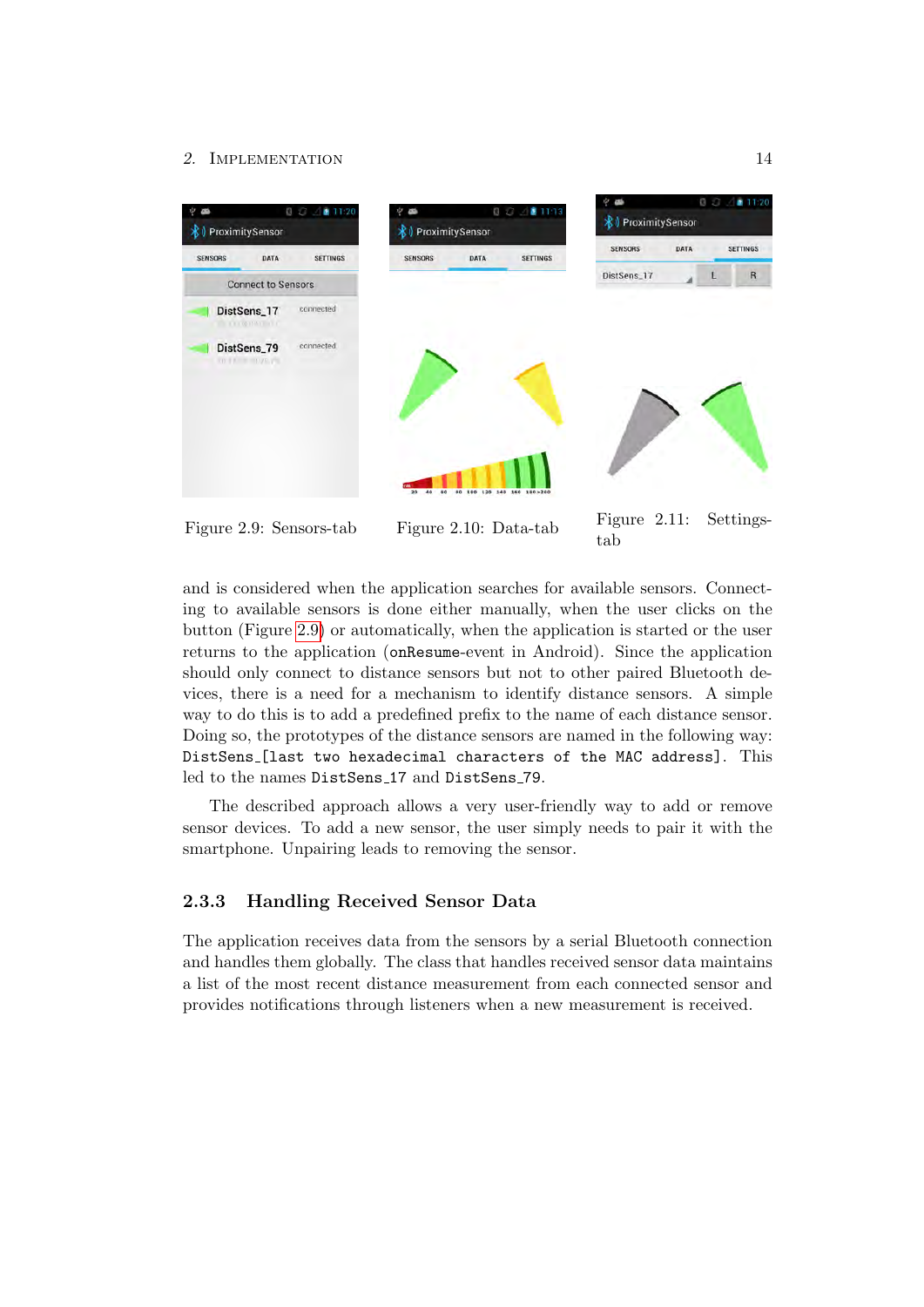#### <span id="page-18-0"></span>2.3.4 Visualize Sensor Measurements

The received distance measurements from the sensor devices are visualized in a graphical way by showing a gauge for each active sensor in the data-tab (see Figure [2.10\)](#page-17-2). The position and orientation of the gauges can be defined in the settings-tab. This provides the flexibility needed in order to use the application in different contexts and with a different number of sensors. For example, the sensor gauges can be positioned in the same arrangement as they are mounted in the garage.

Each gauge indicates the distance in eleven discrete steps (0% to 100% in steps of 10%). Although the distance sensor can measure distances up to more than seven meters (Section [2.1.1\)](#page-9-2), for many use-cases it is not reasonable to cover the whole sensor range with a gauge. In the car parking scenario, for example, a driver is not really interested if the distance to a wall is five or seven meters. This is why the application defines a visualization range, which is then linearly mapped to a gauge level. Looking again at the car parking scenario, a visualization range of 20 cm to 2 m may be reasonable. This means, that distance measurements greater than two meters are considered as infinitely wide away (100% gauge) and distances below 20 cm are considered as infinitely close (0% gauge). For different use-cases, the mapping can be adapted.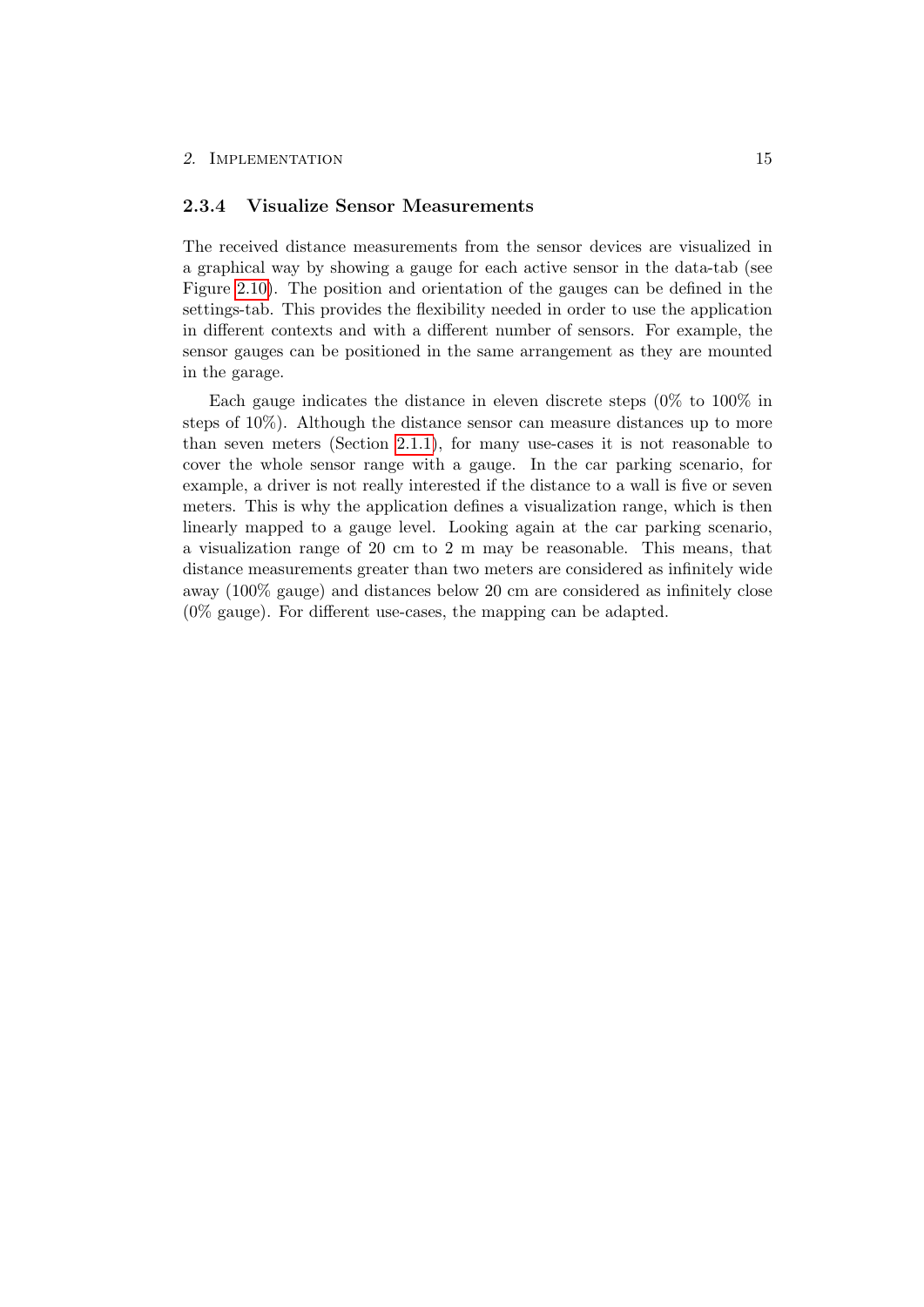### CHAPTER 3 Evaluation

<span id="page-19-0"></span>In this section, the performance of the sensor device, the smartphone application and their interplay are evaluated. More precisely, the following questions are answered:

- Do multiple sensors cause problems because of interference?
- How long does it take to establish a Bluetooth connection between sensor device and smartphone?
- How long can the sensor device be powered without recharging the battery?
- What are the cost of a sensor device?

#### <span id="page-19-1"></span>3.1 Performance in Presence of Multiple Sensors

Since all the ultrasonic sensors operate on the same frequency  $(42 \text{ kHz} [9])$  $(42 \text{ kHz} [9])$  $(42 \text{ kHz} [9])$ , simultaneous operation would affect the measurement. However, since the sensors do not perform measurements permanently, but only once every couple of seconds, the chance that two sensors perform a measurement at the same time is reduced. In the current implementation of the sensor device, a measurement is performed roughly every two seconds and takes 0.3 seconds (see Figure [3.1\)](#page-21-0). Additionally, to be vulnerable to such disturbances, the sensors must be arranged such that one sensor receives the emitted ultrasound waves by the other. For example, this is the case if the two sensors are arranged in parallel and close to each other or if they are mounted on two opposed walls of a garage.

#### <span id="page-19-2"></span>3.2 Establishing a Connection

Experiments show that the time for establishing a Bluetooth connection (time between Bluetooth module is switched on and the connection with a listening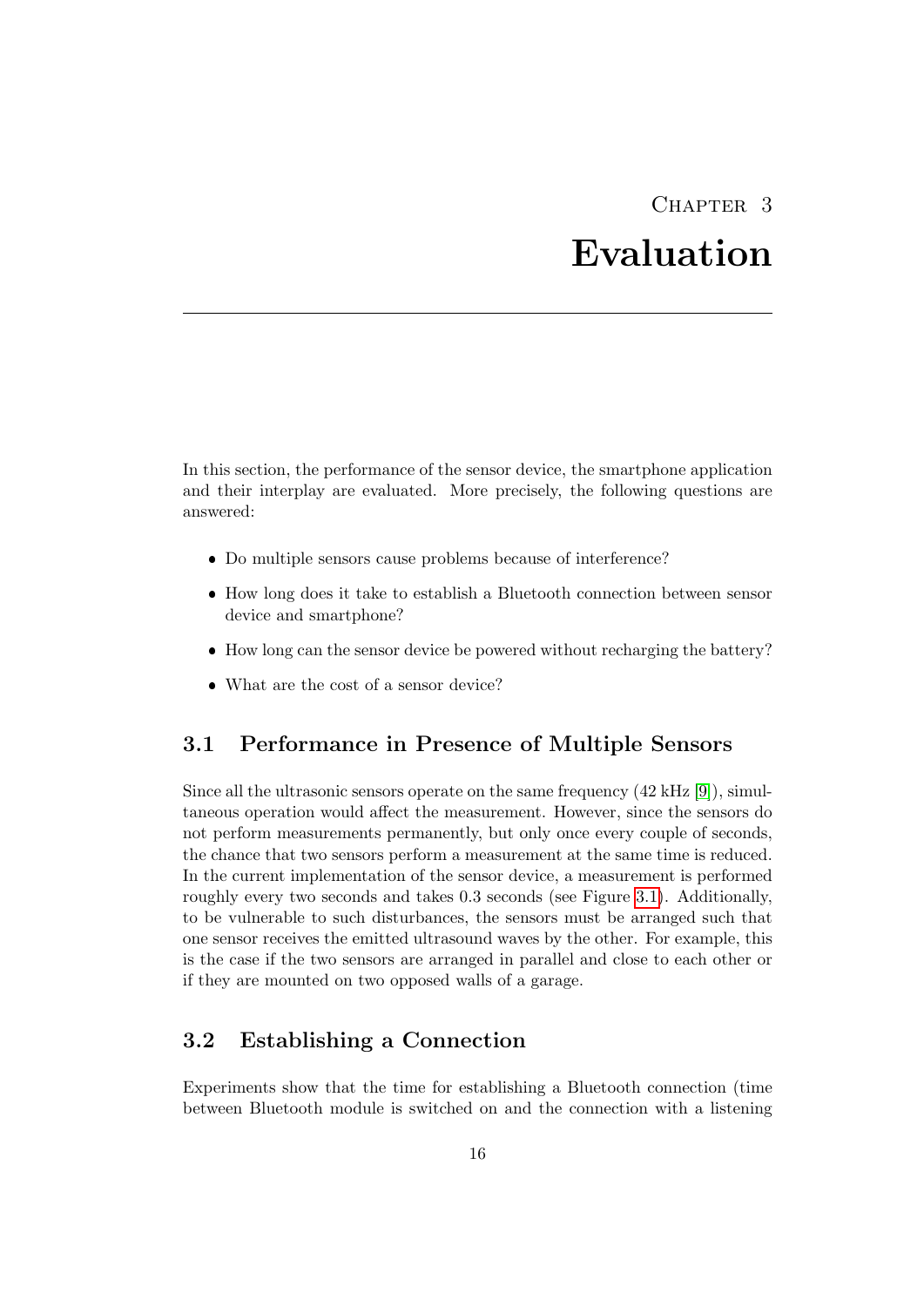and paired smartphone is established) is always around eight seconds. This is true for different scenarios like various distances between sensor and smartphone and various environments (in a building, in free-space).

#### <span id="page-20-0"></span>3.3 Energy Consumption and Battery Lifetime

If powered, the sensor device is always in one of three operation modes:

- StandBy: It periodically performs measurements to detect a relevant event like a vehicle coming close. The Bluetooth module is turned off.
- BT advertising: The Bluetooth module is turned on and advertises itself such that a smartphone could establish a connection.
- Connected: The sensor device is connected to a smartphone and the measured distances are transmitted.

The measured power characteristics of these operation modes are plotted in Figure [3.1.](#page-21-0) Especially in the "StandBy" and the "Connected" mode, clear spikes show the intervals when the ultrasonic sensor is active.

Figure [3.2](#page-22-0) shows a plot which relates the sleeping duration between two measurements to the average power in "StandBy"-mode. Figure [3.3](#page-22-1) shows a plot, which relates the latency (sleeping duration + measurement duration) to the battery lifetime with the currently used battery (2000 Wh at 3.7 V). The current implementation of the sensor device operates with a sleeping duration of about two seconds.

#### <span id="page-20-1"></span>3.4 Cost of a Sensor Device

Table [3.1](#page-23-0) shows the calculation of the cost for the hardware needed to build one of the prototype sensors.

It is noticeable that the ultrasonic range sensor causes more than half of the total cost.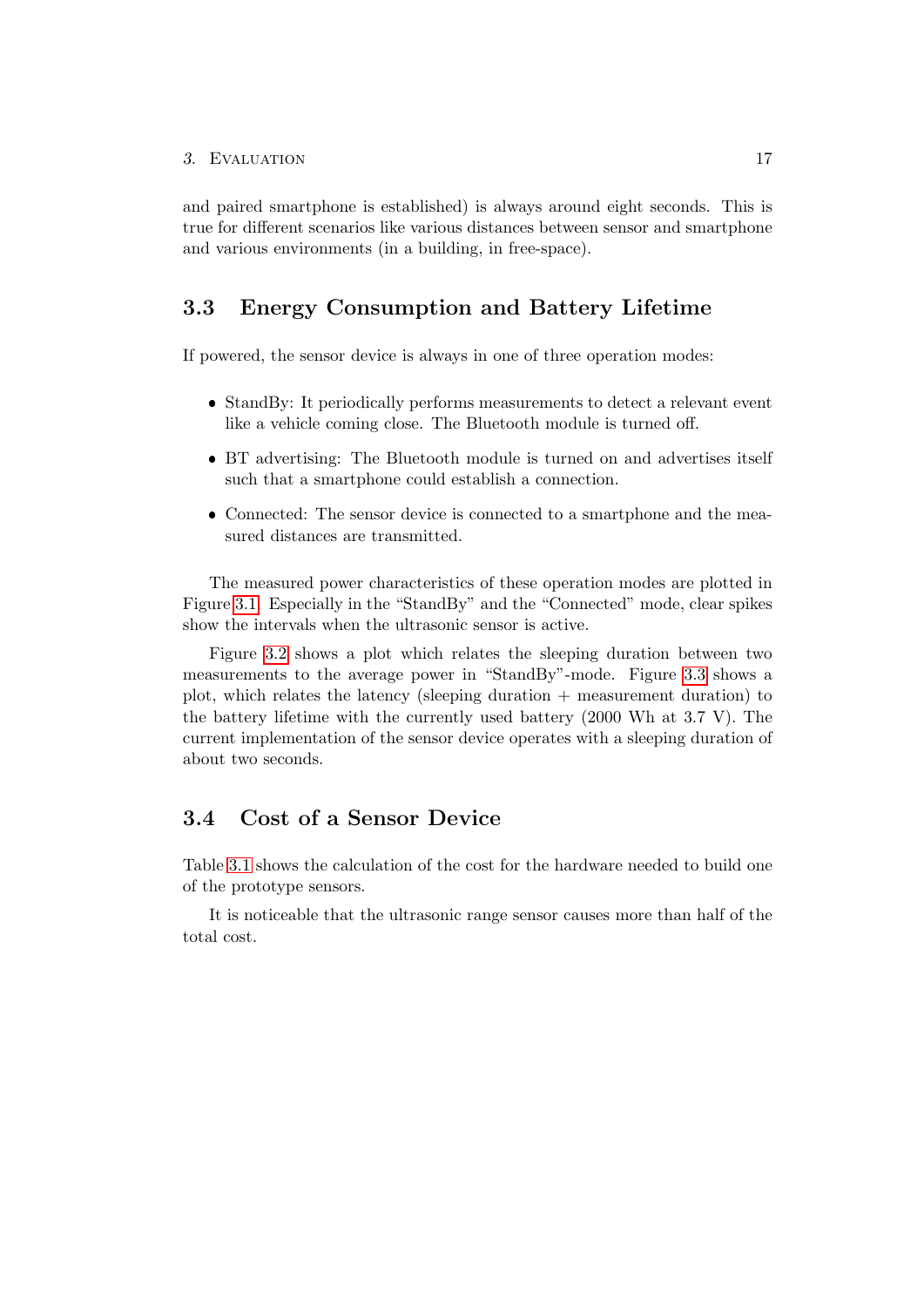#### 3. EVALUATION 18



<span id="page-21-0"></span>Figure 3.1: Power in different modes: "StandBy" (only periodic measurements), "BT Advertising" (Bluetooth module active and advertising) and "Connected" (connection between sensor device and smartphone established). Red line: average power.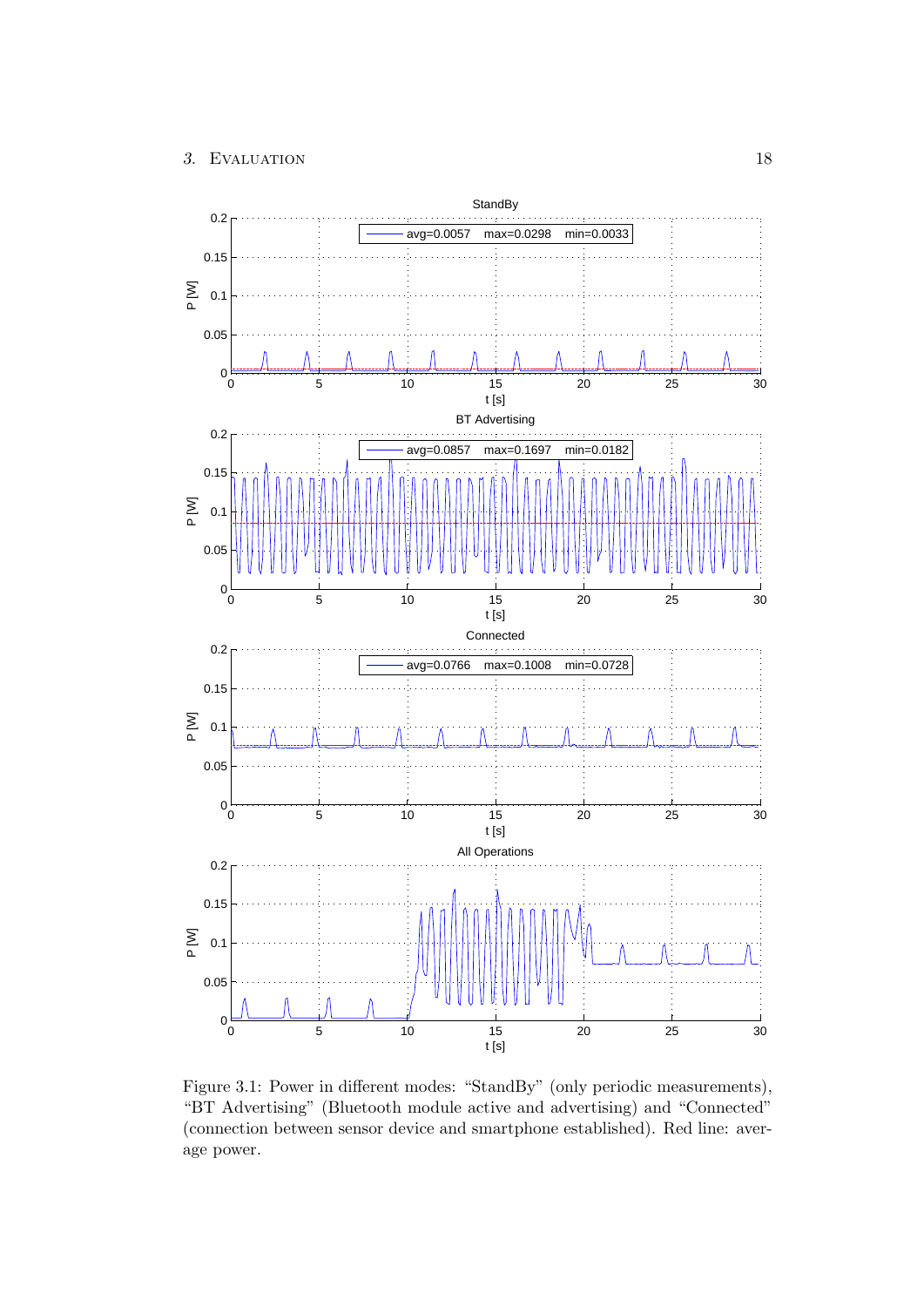

<span id="page-22-0"></span>Figure 3.2: Relation between sleep duration and average power in "StandBy" mode



<span id="page-22-1"></span>Figure 3.3: Relation between latency (sleeping duration + measurement duration) and the battery lifetime for different scenarios. The topmost curve represents a scenario where the sensor is in "StandBy"-mode the whole day, while the middle curve is calculated for a scenario with four connections per day and ten minutes total connected time and the lowermost curve is calculated for a scenario with ten connections per day and 30 minutes total connected time.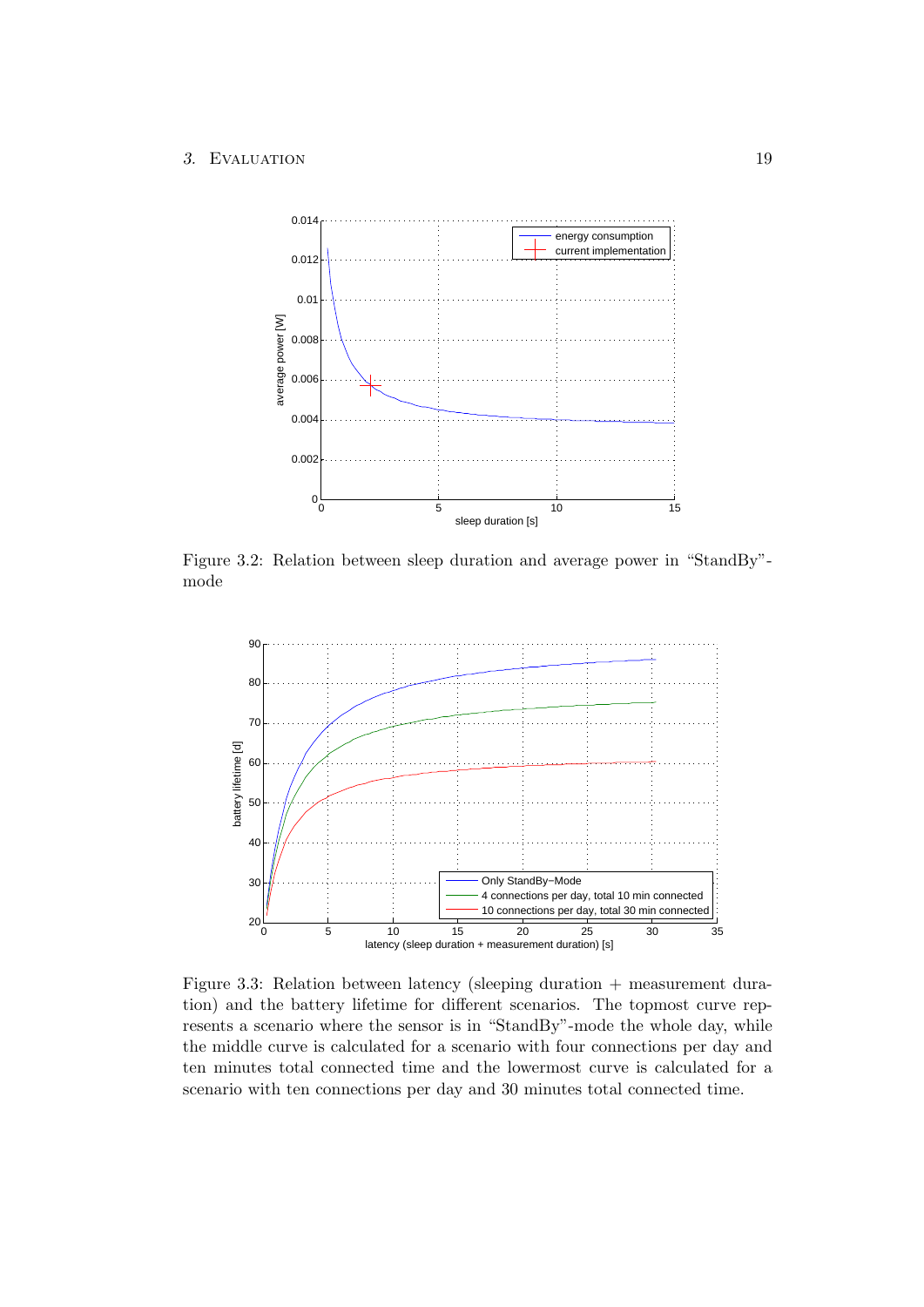Table 3.1: Price calculation for one sensor device. Prices: Bluetooth module [\[21\]](#page-30-8), others [\[20\]](#page-30-9)

<span id="page-23-0"></span>

| Amount         | Component               | Price per item |
|----------------|-------------------------|----------------|
| $\mathbf{1}$   | Arduino Pro Mini        | \$9.95         |
| 1              | Ultrasonic Range Finder | \$49.95        |
| 1              | Bluetooth Module        | \$14.95        |
| $\overline{2}$ | <b>BJT</b> Transistor   | \$0.95         |
| $\overline{2}$ | $1k\Omega$ Resistor     | \$0.25         |
| 1              | <b>Breadboard</b>       | \$3.95         |
| 1              | Battery                 | \$16.95        |
| Total          |                         | \$98.15        |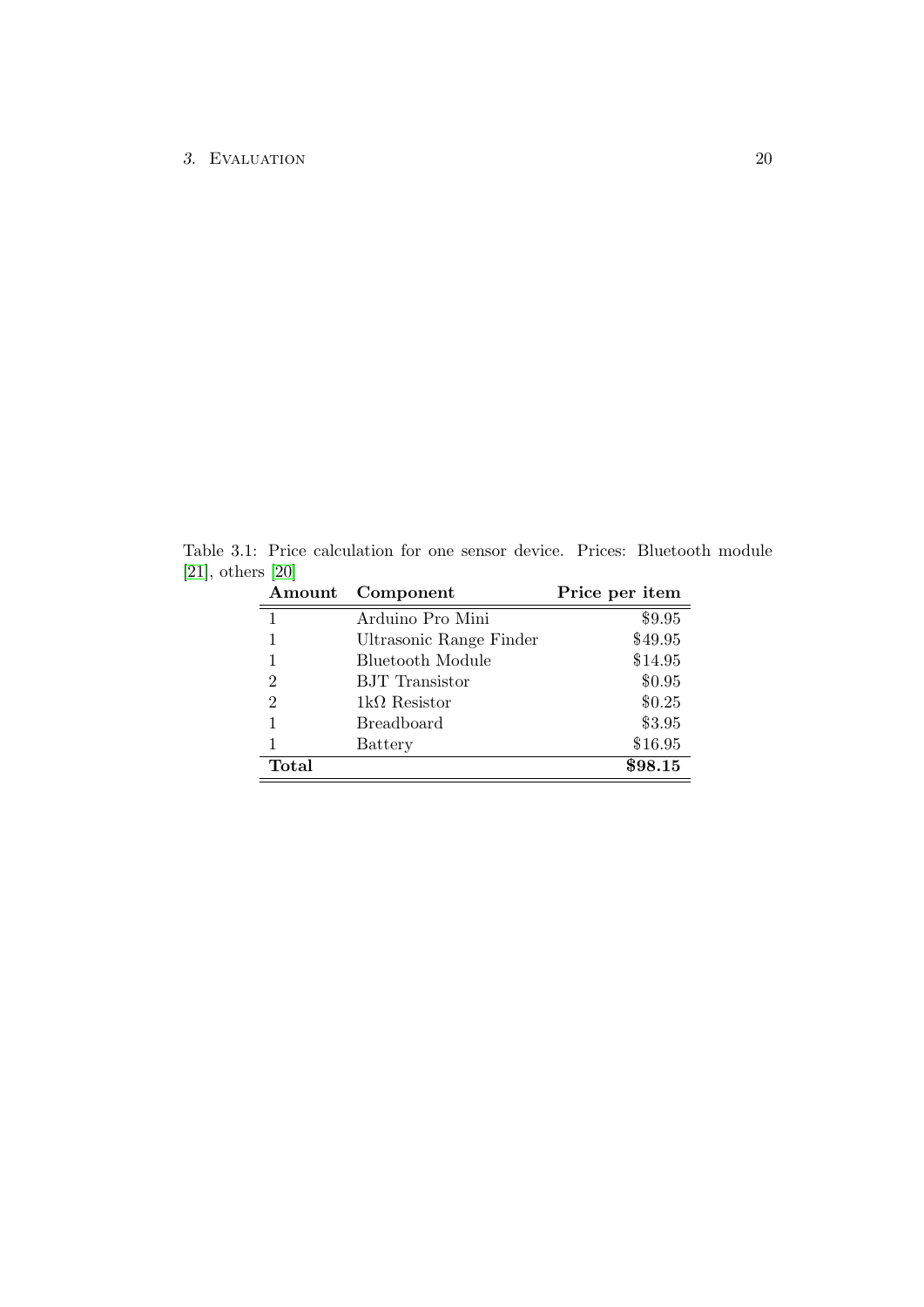### CHAPTER<sub>4</sub>

# Discussion

#### <span id="page-24-1"></span><span id="page-24-0"></span>4.1 Performance in Presence of Multiple Sensors

Assuming a uniformly distributed power-up time of the sensor devices and that a distance measurement takes 0.3 seconds and taking into account that the sleep duration is two seconds, the probability that two sensors disturb each other is upper bounded by the following calculation:

$$
P[\text{disturbance}] \le \frac{t_{\text{window}}}{t_{\text{measurement}} + t_{\text{sleep}}} = \frac{2 \times t_{\text{measurement}}}{t_{\text{measurement}} + t_{\text{sleep}}} = \frac{2 \times 0.3s}{0.3s + 2s} = 0.26
$$

This is only an upper bound because disturbance can only occur when a sensor is listening for an echo. At the very beginning of a measurement, when a sensor sends the ultrasonic signal, it does not listen for an echo. This is why  $t_{\text{window}}$  is slightly reduced in reality. Furthermore, an ultrasonic wave propagates 15 m (twice the highest measurable distance of the used sensor) in only about 45 ms. Assuming that the sensor needs to send only one ultrasonic wave for each measurement, the collision domain would be dramatically reduced.

Although the calculated probability seems to be high, it is not too much a problem in practice since such disturbances only occur if the sensors are arranged in a way they can influence each other.

To avoid disturbances by multiple sensors completely, there would be need to coordinate the measurements. This could be done by the smartphone: instead of receiving measurements when they are provided, the smartphone could explicitly ask for a measurement one sensor after another.

#### <span id="page-24-2"></span>4.2 Establishing a Connection

For the car-related scenarios described in Section [1.1,](#page-4-1) eight seconds to establish a connection is a sufficiently short time. The liquid-level measurement use-case is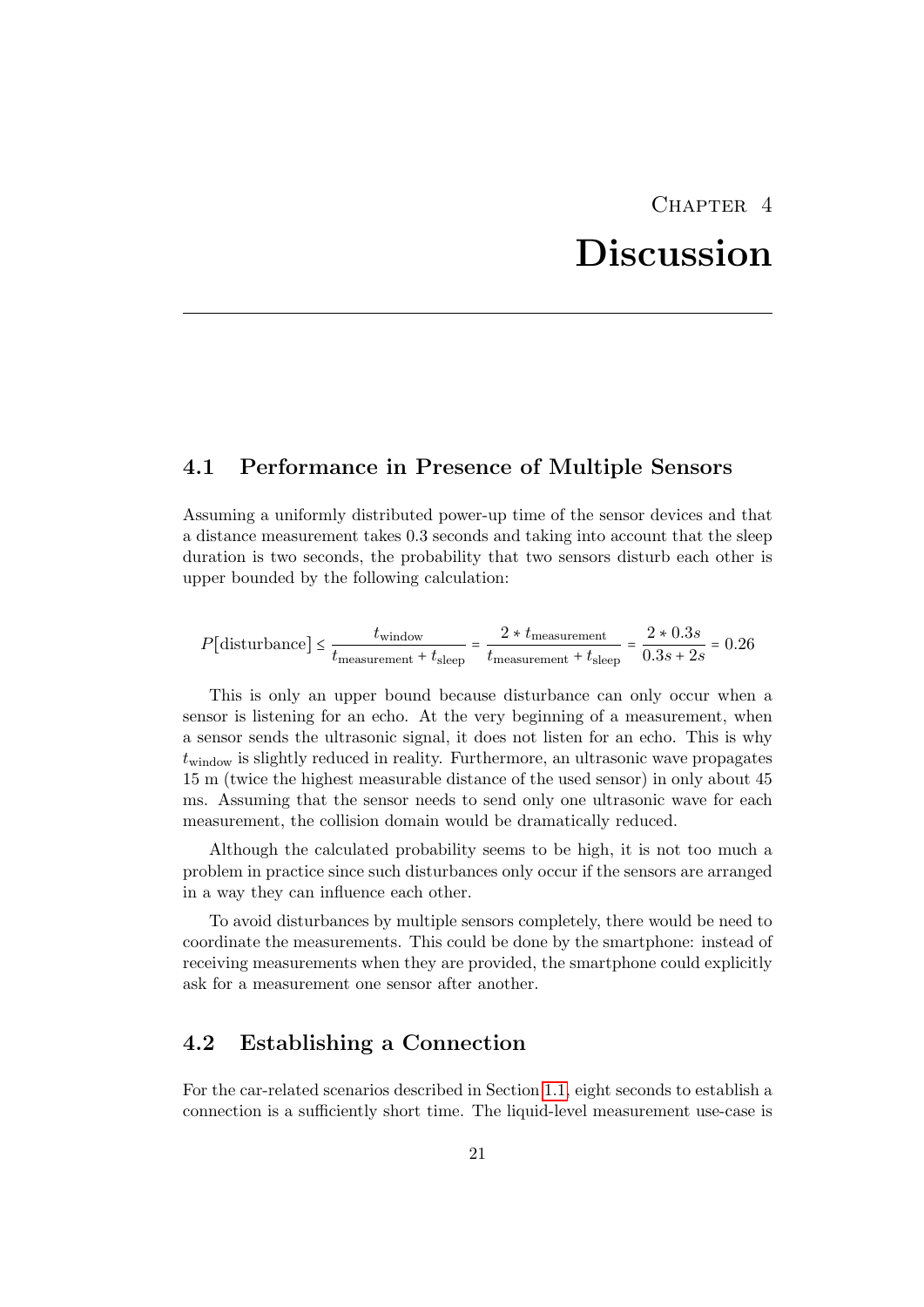#### 4. Discussion 22

even less time-critical. Therefore, eight seconds are also feasible in this scenario.

If used for surveillance purposes, a delay of eight seconds might be too high. However, this is not the only problem which arises in this use-case. For example, a burglar could cut the sensor device's power supply or jam the Bluetooth signal [\[22\]](#page-30-10). Because of these risks, there is a need for additional measures which might require a permanent Bluetooth connection. This would then make the connection establishment time irrelevant.

#### <span id="page-25-0"></span>4.3 Energy Consumption and Battery Lifetime

Since a battery powers the sensor devices, their energy consumption should be as low as possible. Given the built prototypes, the energy consumption can be fine-tuned by varying the sleep duration between two measurements. Enlarging the sleep duration results in a lower energy consumption but also in a higher response time. Figure [3.2](#page-22-0) shows the dependency between sleep duration and average power while Figure [3.3](#page-22-1) relates the latency to the battery lifetime. For the current implementation, a sleep duration of two seconds is chosen as a reasonable trade-off between energy consumption and response time.

The battery runtime is calculated for the scenario where the distance sensor is mounted in a home vehicle hall with the following assumptions. The sensor is active four times a day: when the driver goes to work in the morning, comes home for lunch, goes to work after lunch, and comes home in the evening. Every time, the sensor is active for 150 seconds. The rest of the day, the sensor is in "StandBy"-mode with a sleep duration of two seconds. In this scenario, the used battery with a capacity of 2000 mAh at 3.7 V can power the sensor device for about 50 days as can be seen in Figure [3.3.](#page-22-1) Therefore, the user needs to charge the battery only once every 50 days, which is very user-friendly. Especially in use-cases where the size of a sensor device does not matter, bigger or multiple batteries can be used to further enlarge the runtime.

#### <span id="page-25-1"></span>4.4 Cost of a Sensor Device

A price of almost \$100 is too much for a single distance sensor to be used in the described scenarios. However, the cost can be dramatically reduced by using cheaper components and building the sensors at larger scale. As an example, the ultrasonic sensor that causes more than half of the total price, could be replaced by a cheaper one (ultrasonic sensors are available for only a couple of dollars [\[23\]](#page-30-11)). While the developed prototypes provide some flexibility for experiments (Arduino, ultrasonic sensor with various outputs), this flexibility would not be needed in a final product. This makes it possible to use smaller and even more energy-efficient components.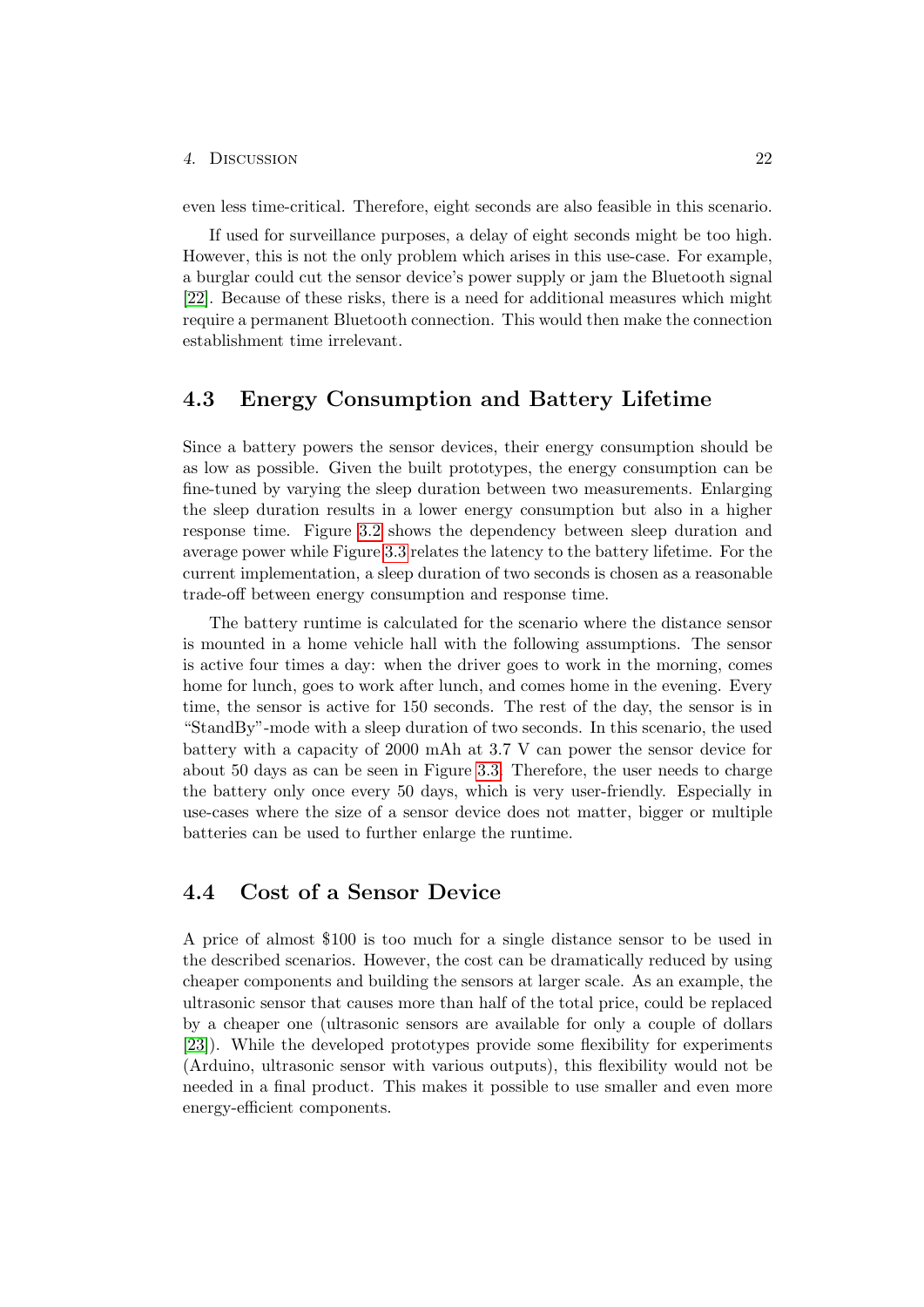# <span id="page-26-0"></span>CHAPTER<sub>5</sub> Conclusion and Outlook

The goal of this thesis was to develop general-purpose wireless distance sensors and a corresponding smartphone application. As described in the report, this goal was accomplished. However, several aspects could be optimized or extended:

Energy consumption With respect to their suitability for daily use, the energy consumption turns out to be one  $-$  if not the most  $-$  crucial aspects of the sensor devices. To further lower the energy consumption and thus to extend the battery lifetime, the following approaches can be considered:

- Use an application-specific microprocessor instead of the general-purpose Arduino platform. Using a microprocessor which provides exactly the functionality needed for the sensor device might significantly lower the energy consumption in "StandBy"-mode.
- Use an infrared sensor for approximate measurements. Depending on the application context, an infrared sensor could be added to the sensor device to perform approximate measurements in the "StandBy"-mode. As soon as the infrared measurements indicate a new object, the ultrasonic sensor is enabled to perform more accurate measurements. Since an infrared diode consumes less power than the ultrasonic sensor, this extension would save energy in "StandBy"-mode. However, infrared-related issues like the limited range and problems with detecting dark objects must be considered.
- Use Bluetooth Low Energy. Using Bluetooth Low Energy would reduce the energy consumption during the time a sensor device is connected to a smartphone.
- Set different sleep durations for the "StandBy" and the "Connected" state. For example in the car-related use-cases, it might be suitable to take measurements in large intervals if nothing happens and to take measurements in shorter intervals as soon as a smartphone is connected and a car comes close to the sensor.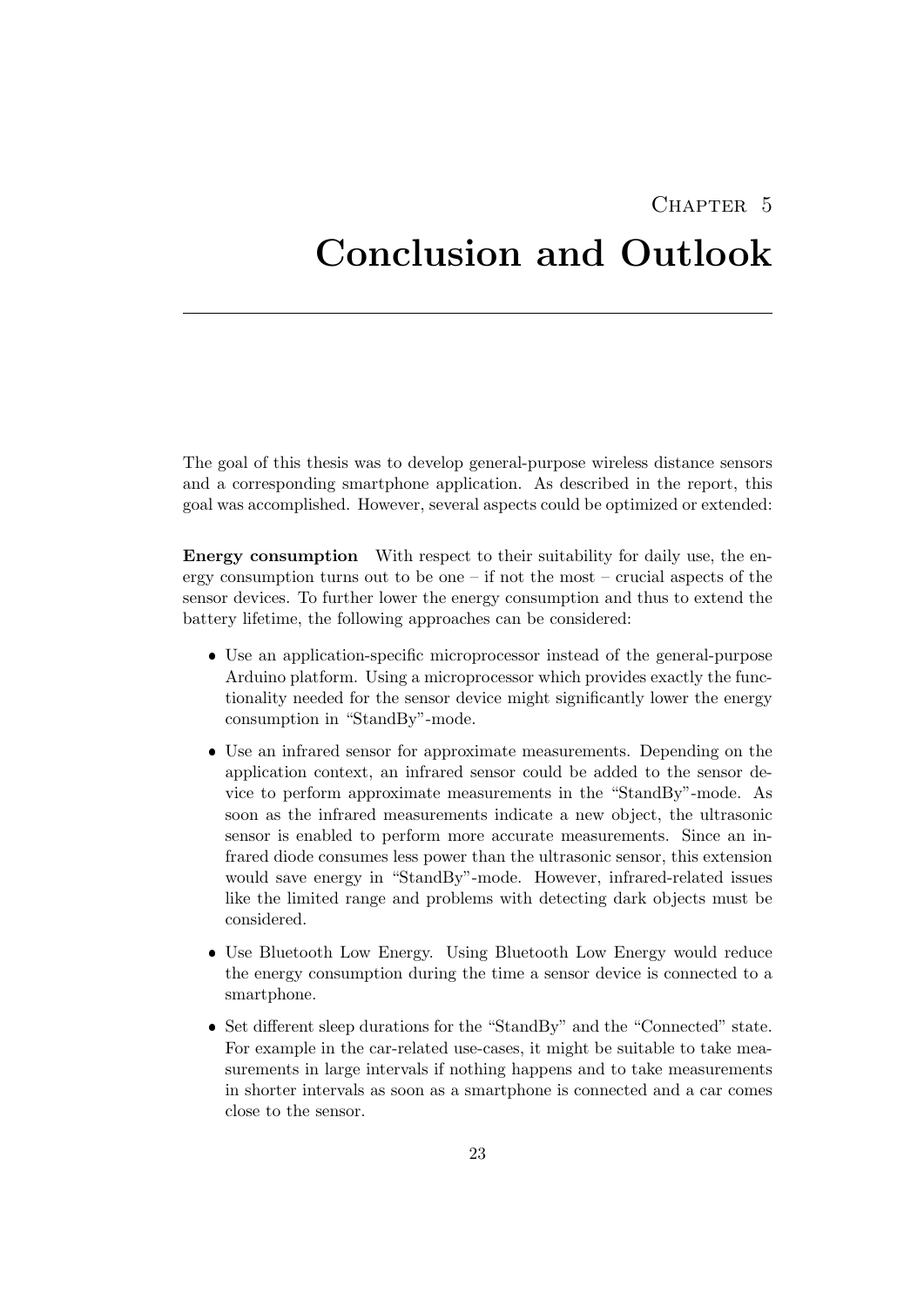5. Conclusion and Outlook 24

Maintenance and configuration functionality The current implementation of the sensor devices does only transmit measurement data and can neither receive commands from the smartphone nor does it provide any configuration possibility except by changing the Arduino-code. For a better usability in practice, some additional informations and functions are imaginable:

- Report the battery status to the smartphone
- Allow configuration of the sleep duration
- Allow configuration of threshold which activates the sensor
- Allow the smartphone to switch the Bluetooth module off

There are even more necessities if the sensor device is extended to work in more use-cases (see also the conclusions on the use-cases in Section [5.1\)](#page-27-0).

Coordinated measurements to avoid interferences In order to avoid problems because of interferences between multiple ultrasonic sensors, the sensor devices could be changed in a way that measurements are only executed when the smartphone asks for it. If the smartphone requested a measurement from each connected sensor in sequential order, two connected ultrasonic sensors would never be active simultaneously.

#### <span id="page-27-0"></span>5.1 Use-Cases

Looking at the use-cases described in Section [1.1,](#page-4-1) it turns out that the developed sensors and the application can be used for the car parking assistant (Section [1.1.1\)](#page-4-2) and the home vehicle hall (Section [1.1.3\)](#page-5-0) without any modification.

In order to use the system in a parking deck, the problem might arise that there are many active sensors reachable but the application should only connect to the nearest one. One trivial but not very user-friendly solution to this problem is to ask the user which parking area he is going to use. Knowing the number of the parking area, the smartphone can then establish a connection to the respective sensor (to do so, a sensor could advertise itself with the parking area number in its name).

For the security-related use-cases, several modifications to the sensor device as well as to the application would be necessary. For example, a sensor device which wants to raise an alert should be able to initiate a connection to the smartphone and therefore must act as a Bluetooth master device, which is not possible with the used Bluetooth module. For further examples, the devices must be protected against jamming and power outages.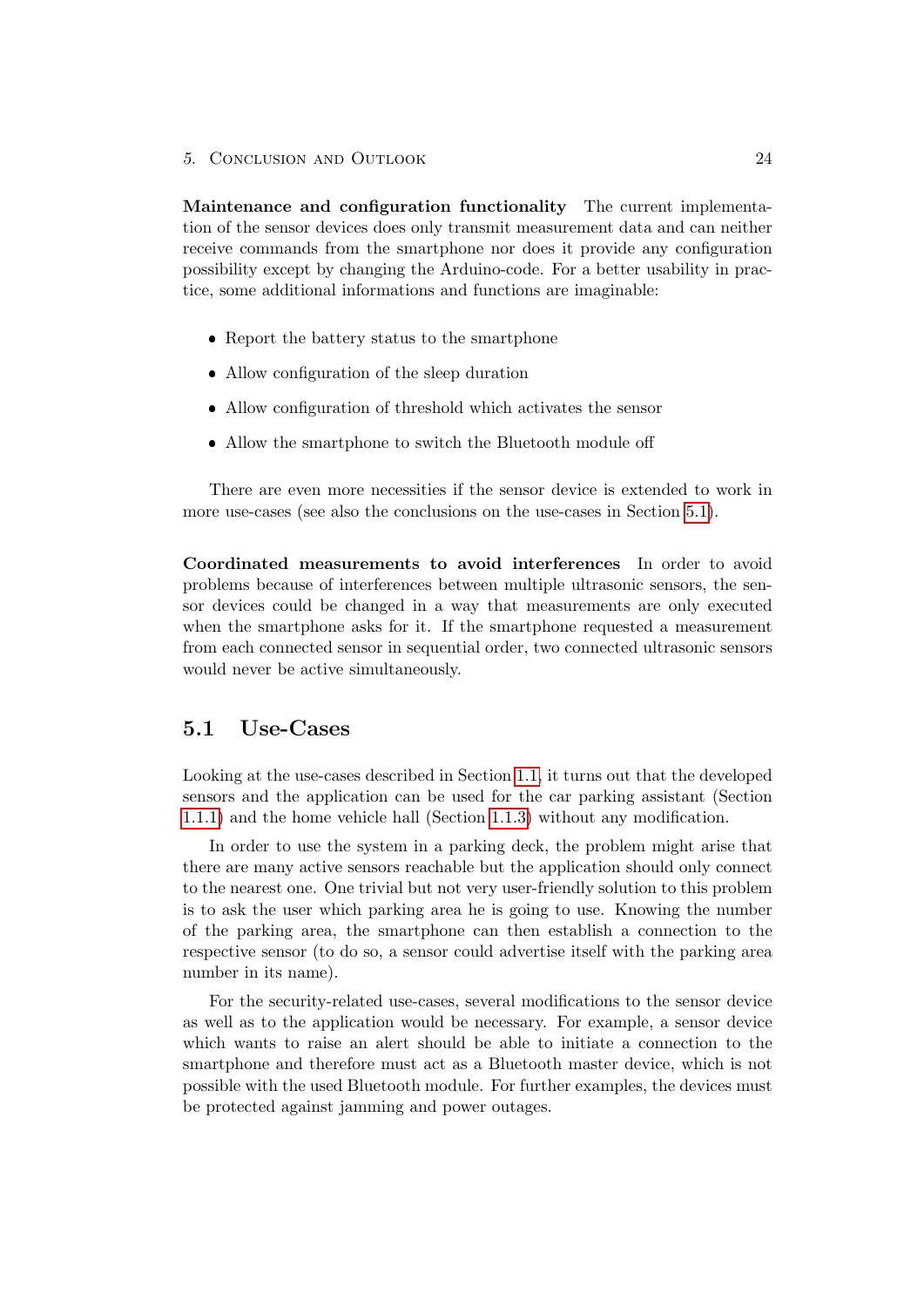#### 5. Conclusion and Outlook 25

To measure a liquid level or the height inside a letterbox, there is a need for a mechanism to make sure that the Bluetooth-module is in advertising mode at the time the smartphone wants to establish a connection. In both cases, the sensor device does not know whether the smartphone currently wants to establish a connection. To solve this problem, the Bluetooth slave module could be replaced by a Bluetooth master module, which is then capable of establishing a connection to a smartphone. If the measured height is below or above a certain threshold, the sensor device could then try to establish a connection to the smartphone every five minutes, for example.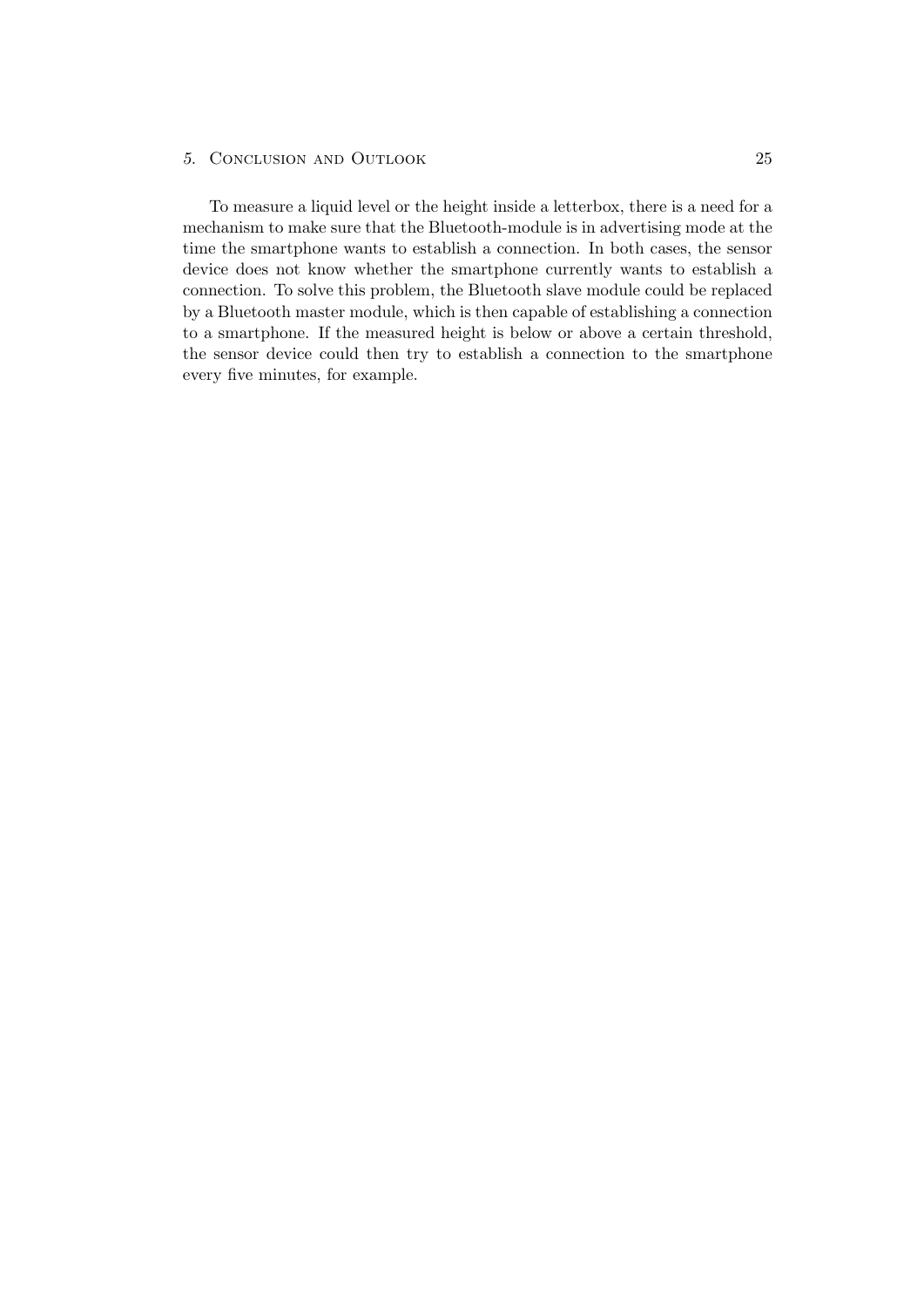# Bibliography

- <span id="page-29-1"></span><span id="page-29-0"></span>[1] "SensorManager — AndroidDevelopers", Google. Last access: 13.02.2014 [online]. URL: http://developer.android.com/reference/android/ hardware/SensorManager.html
- <span id="page-29-2"></span>[2] "London Westfield SuperMail", Bagus Prakoso. Last access: 13.02.2014 [online]. URL: http://www.gangsenggol.com/2008/11/12/ london-westfield-supermall-just-make-sure-you-dont-get-separated
- <span id="page-29-3"></span>[3] "Einparksystem mit 6 Sensoren", car-media.ch. Last access: 13.02.2014 [online]. URL: http://www.car-media.ch/shop/pi/EINPARKSYSTEM-mit-6. html
- <span id="page-29-4"></span>[4] "OEM VW Touran OPS Parking Sensor System Front + Rear", CarsEquipment. Last access: 13.02.2014 [online]. URL: http: //www.cars-equipment.com/www/en/shop/park-pilot-sets-kits-2/ oem-vw-touran-ops-parking-sensor
- <span id="page-29-5"></span>[5] "LANDI: Garagen Parksensor", Landi. Last access: 13.02.2014 [online]. URL: http://www.landi.ch/laden/deu/garagen-parksensor\_1171183. shtml
- <span id="page-29-6"></span>[6] "Ultraschall-Garagen-Einparkhilfe GEH100", ELV journal. Last access: 13.02.2014 [online]. URL: http://www.elv.ch/ Ultraschall-Garagen-Einparkhilfe-GEH100/x.aspx/cid\_726/detail\_ 32136
- <span id="page-29-7"></span>[7] "Ultrasonic Garage Parking Assistant with Arduino and an ATtiny85", rclymer. Last access: 13.02.2014 [online]. URL: http://www.instructables. com/id/Ultrasonic-Garage-Parking-Assistant-with-Arduino/ ?lang=de
- <span id="page-29-8"></span>[8] "Q&A: Ultrasonics Basics", Banner Engineering. Last access: 13.02.2014 [online]. URL: http://www.bannerengineering.com/training/faq.php? faqID=34
- <span id="page-29-9"></span>[9] "XL-MaxSonar- EZ Series", MaxBotix Inc. Last access: 13.02.2014 [online]. URL: http://maxbotix.com/documents/MB1230-MB1330\_Datasheet.pdf
- <span id="page-29-10"></span>[10] "Ultrasonic Range Finder - XL-Maxsonar EZ3", SparkFun Electronics. Last access: 13.02.2014 [online]. URL: https://www.sparkfun.com/products/ 9494